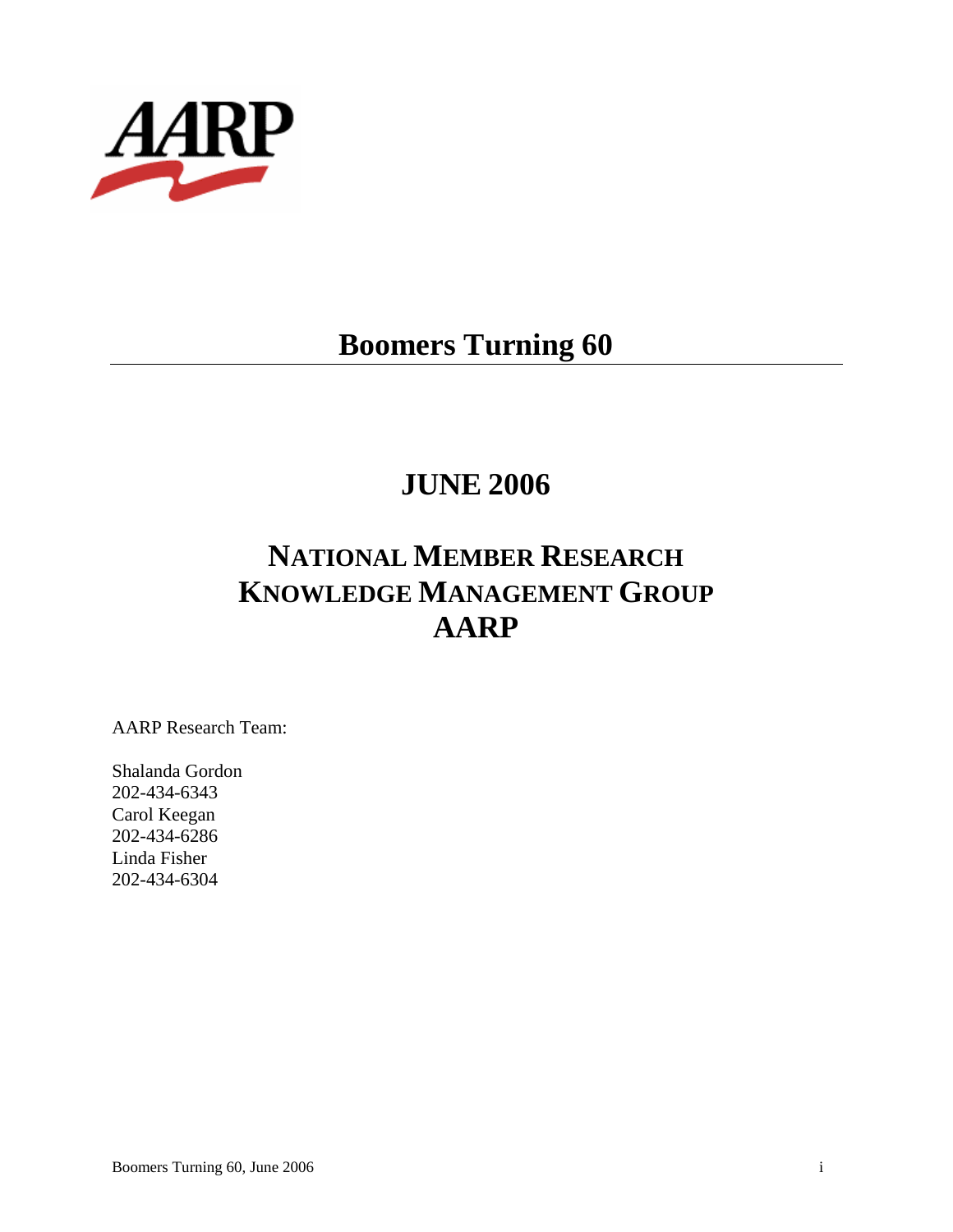# **PURPOSE AND METHODOLOGY**

Between March 23 and April 10, 2006, ICR conducted telephone interviews with a national sample of 800 adults born in 1946. Nearly half (46%) of this first wave of 60-year-old boomers are now AARP members.

The purpose of the survey was to explore their thoughts about turning 60 this year:

- $\triangleright$  Was this milestone more significant than turning 50?
- $\triangleright$  What personal goals were they setting for the next few years?
- $\triangleright$  How long did they want to live? Did they expect to live as long as they wanted?
- $\triangleright$  If someone gave them the perfect gift for their 60<sup>th</sup> birthday, what would it be?

Results are reported for the entire sample of adults born in 1946, and within demographic subgroups showing a different pattern of responses. For convenience, those born in 1946 are referred to as "60-year-olds" throughout this report. The annotated questionnaire is appended to this report.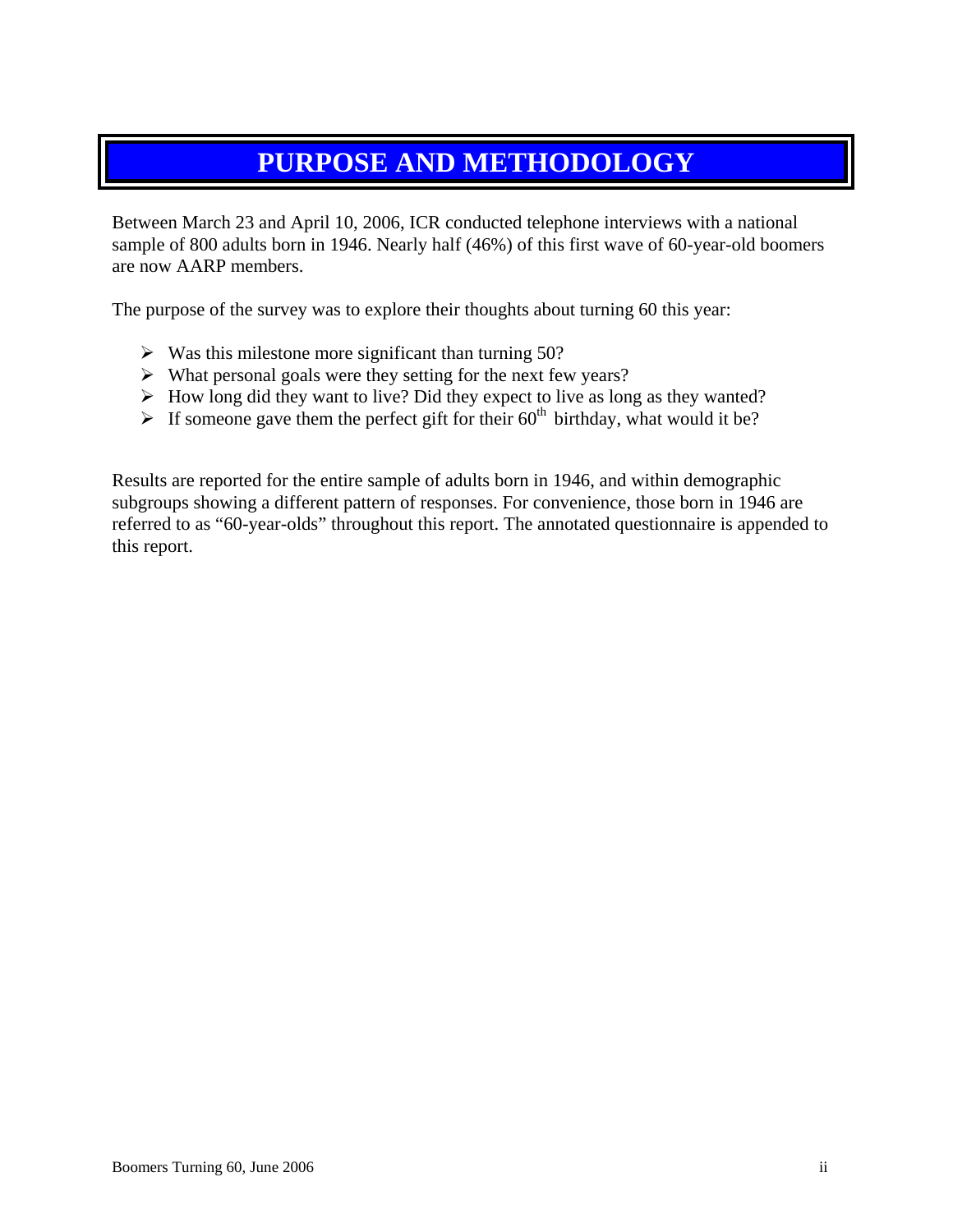# **TABLE OF CONTENTS**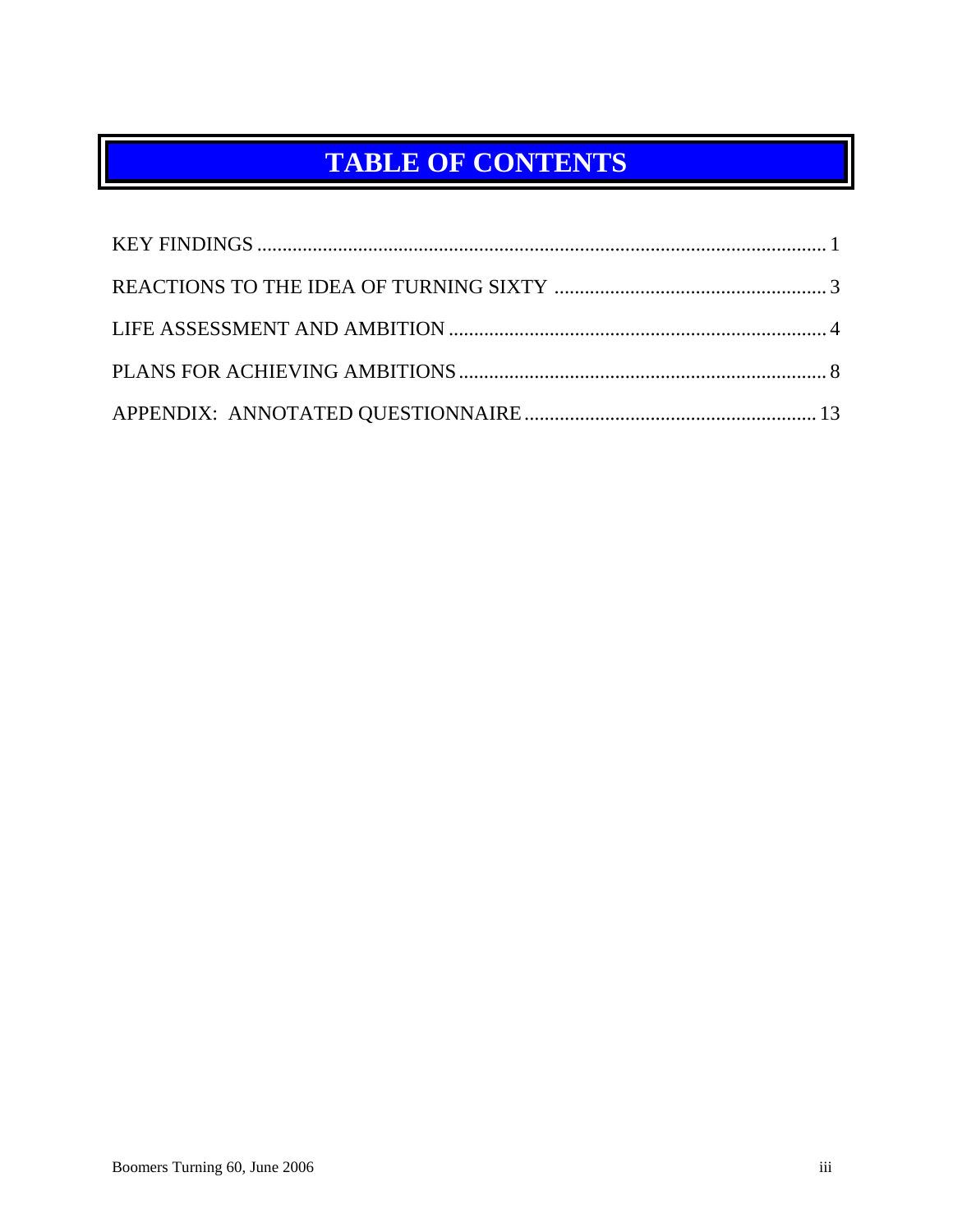# **LIST OF FIGURES AND TABLES**

| Table 2. Frequency of Doing Better, Worse, or As Expected in Six Life Areas 7 |
|-------------------------------------------------------------------------------|
| Table 3a. Life Areas Most Want to Improve Over Next Five Years by Employment  |
| Table 3b. Life Areas Most Want to Improve Over Next Five Years by HH Income   |
|                                                                               |
|                                                                               |
|                                                                               |
|                                                                               |
|                                                                               |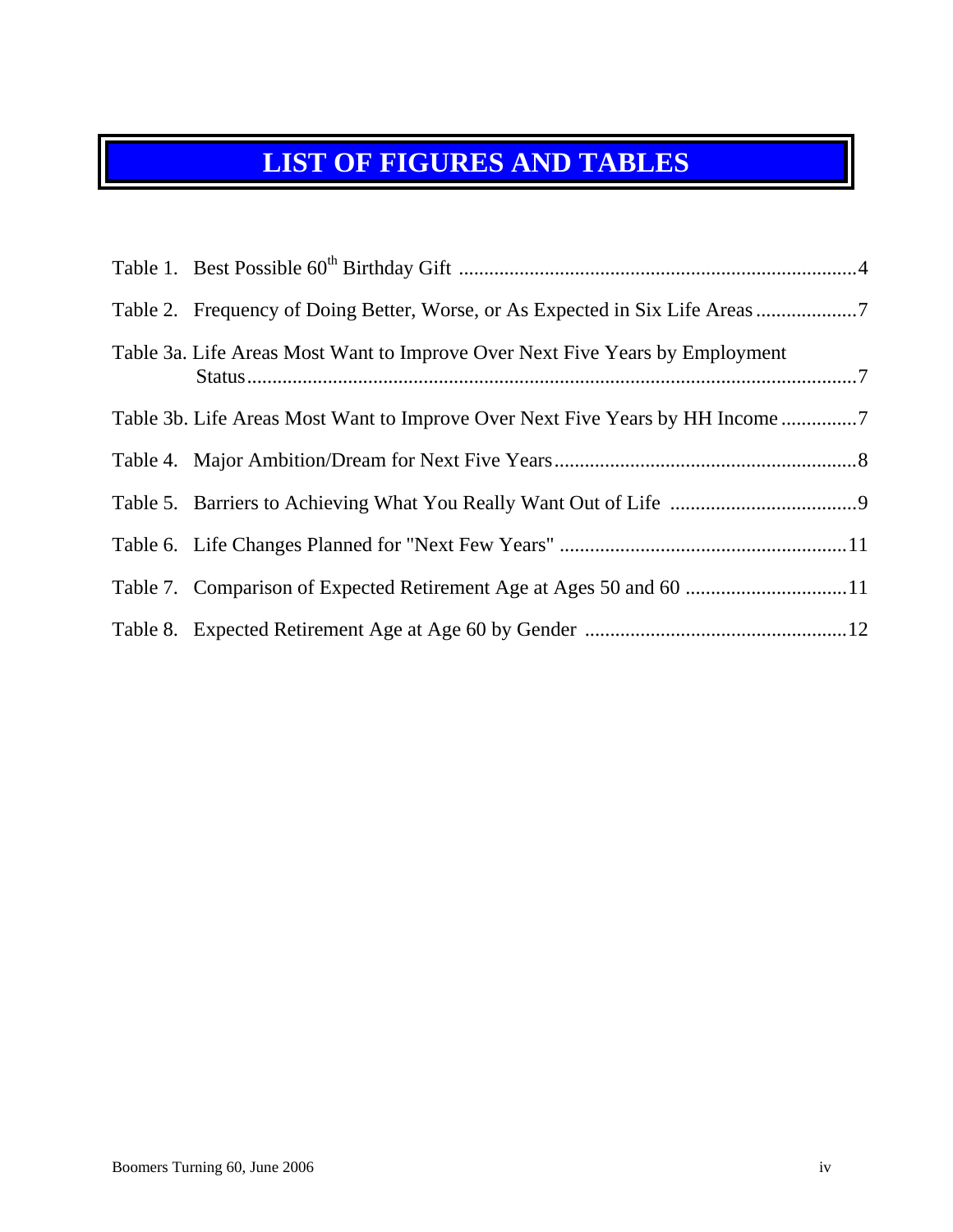## **KEY FINDINGS**

<span id="page-4-0"></span>Between March 23 and April 10, 2006, ICR interviewed a national sample of 800 adults born in 1946. The purpose of the survey was to explore their thoughts about turning 60 this year:

- $\triangleright$  Was this milestone more significant than turning 50?
- $\triangleright$  What personal goals were they setting for the next few years?
- $\blacktriangleright$  How long did they want to live? Did they expect to live as long as they wanted?
- $\triangleright$  If someone gave them the perfect birthday gift for their 60<sup>th</sup>, what would it be?

This report outlines the major findings from this study, first for the total sample of 60-year-olds, then for subgroups whose responses followed a different pattern.\*

As detailed below, the study supports four overall conclusions:

- $\triangleright$  Boomers turning 60 in 2006 remain substantially satisfied with their lives at the same time that they are optimistic for an even better future and making many plans to bring about that result. Moreover, only 1% see age as a barrier to achieving their goals.
- $\triangleright$  Virtually all of those in this group have some substantial life change they want to make: 87% want to take better care of their physical health; 72% plan to spend more time on their interests and hobbies; and 47% want to do more volunteering.
- $\triangleright$  The survey provides some interesting clues to how boomers' lives are transitioning for example, at this point nearly half (46%) are AARP members, compared to 30% of all eligible boomers.
- $\triangleright$  Work is likely to continue to play a major role in their lives. Currently, 54% of 60year-olds are still working (compared to74% of all boomers) and 14% of those not working plan to go back to work in the next few years. Over half of those working now (54%) plan to quit working as soon as they can, but 37% plan to work "until I drop."

#### **Reactions to the Idea of Turning Sixty**

- ¾ Nearly four in ten 60-year-olds (37%) said turning 60 was a "more significant" event in their lives than turning 50. Another three in ten (30%) said the two milestones were equally significant and fewer than two in ten (17%) described turning 60 as the "less significant" life event.
- $\triangleright$  One in five 60-year-olds (22%) said they wanted to live to be centenarians, and another 16% wanted to live into their 90's. However, fewer thought they will actually reach those milestones: 9% expected to live past 100 and 13% actually expected to live into their 90's.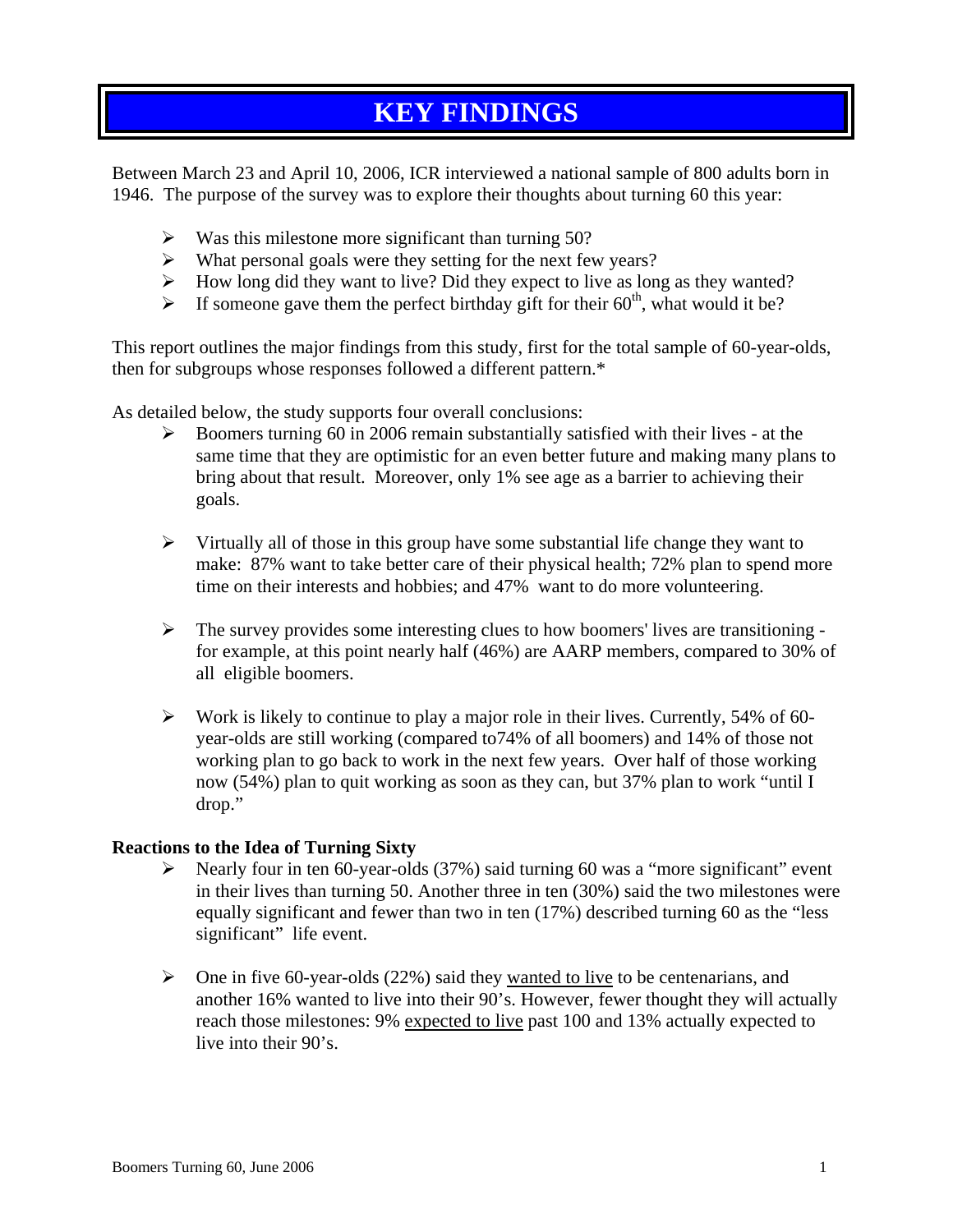#### **Life Assessment and Ambitions**

- $\triangleright$  Eight in ten (77%) 60-year-olds said they are satisfied with their lives overall. *Sixty-year-olds who are currently working are more likely to be satisfied than their counterparts who are not currently working (81 % vs. 60%).*
- $\triangleright$  Three in ten 60-year-olds said they were doing "worse than expected" in terms of their physical health (32%) and their finances (31%).

*Those not currently working were twice as likely as those working to report doing worse than expected in their physical health (54% vs. 22%).* 

 $\triangleright$  The area of their lives 60-year-olds were most likely to say they want to improve "over the next five years" was their physical health (34%).

> *Compared to their employed counterparts, 60-year-olds not currently employed were more likely to mention their physical health (79% vs. 24%). 60 year-olds in households with less than 25K income were especially likely to want to improve their physical health (46%).*

 $\triangleright$  Asked if anything is keeping them from getting what they want out of life, only 1% said their age stood in the way. Their most common response was "nothing" (31%), followed by their finances (19%), and health problems (17%).

#### **Retirement Attitudes and Plans**

- $\triangleright$  Virtually all these "bleeding edge" boomers are planning to make some changes in their lives in the next five years. At least eight in ten mentioned "spending more time with loved ones" (80%) or "taking better care of my physical health" (87%). Seven in ten wanted to spend more time on interests and hobbies (72%) and doing "the things I have always wanted to do" (71%).
- $\triangleright$  Four in ten (40%) said that when they were 50 years of age, they had expected to retire and not work at all by the time they were 65. Now that they are 60 years old, 30% expect to do so.

#### **Respondent Characteristics**

- $\geq$  56% were married or living with someone
- $\geq$  54% were employed
- $\geq$  25% had retired from a previous career
- $\geq$  68% described their health was either excellent (14%), very good (25%), or good (29%).

\* All subgroup differences reported are statistically significant at the .05 level. The margin of error for the total sample is plus or minus 3.5%.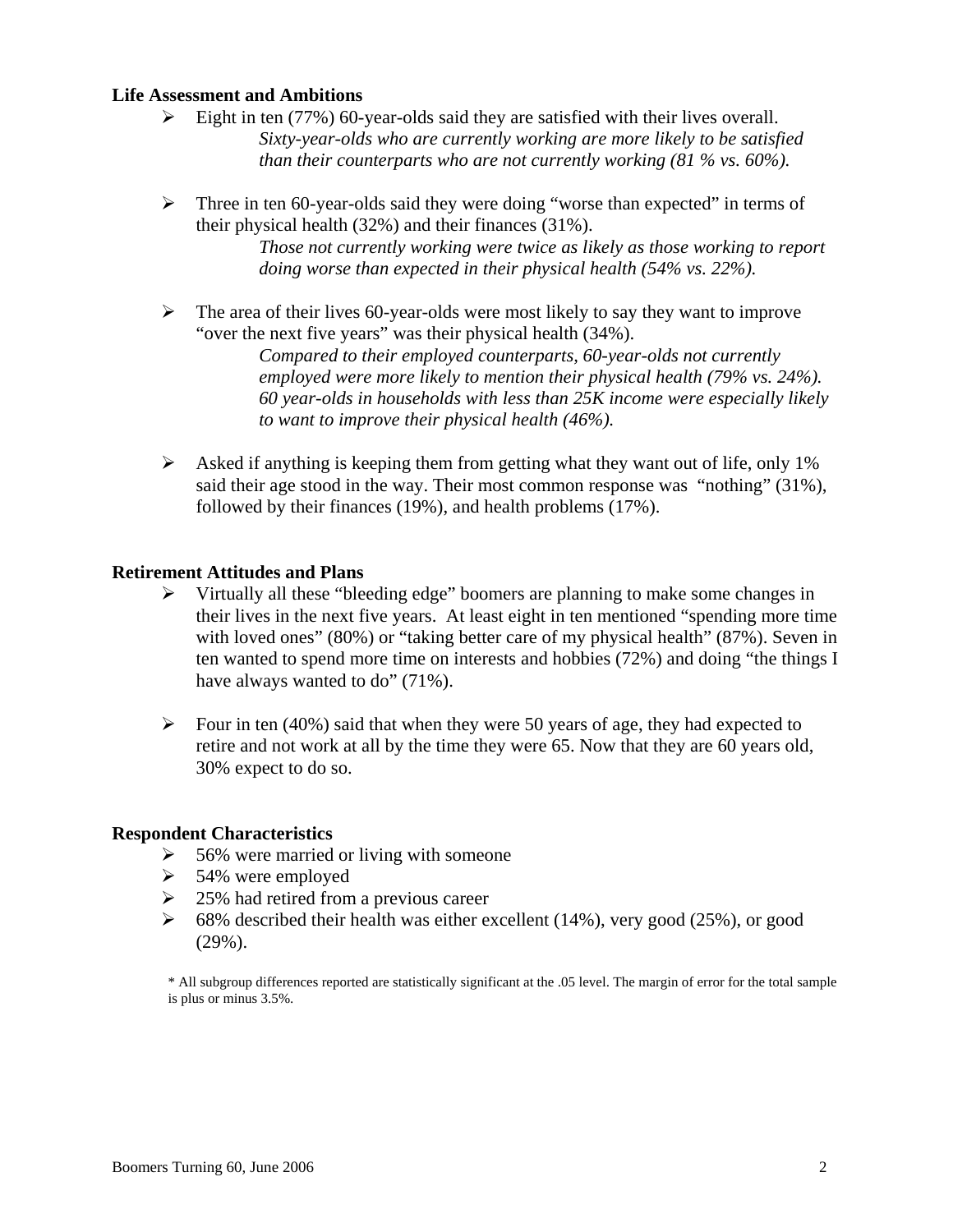## <span id="page-6-0"></span>**REACTIONS TO THE IDEA OF TURNING SIXTY**

#### Significance of Turning Sixty

The survey interview began by asking 60-year-olds to compare turning 50 with turning 60. Nearly four in ten (37%) said turning 60 is more significant than turning 50. Thirty percent said the two milestones were equal in significance, and 17% said turning 60 was less significant.

#### Lifespan Expectations

One in five (22%) respondents born in 1946 said they want to live to be centenarians, and another 16% want to live into their 90's. Fewer thought they would actually reach those milestones: Just 9% expected to live past 100 and 13% expected to live into their 90's.

As level of formal education rose, so did the age to which 60-year-old boomers expected to live. The average survival age expected by those with a high school education or less was 82.9 years. Boomers with some college education expected to live to 82.4 and those with college plus education expect to live to 87.5. Another one in five (22%) could not say how long they want to live or how long they think they will live.

#### Best Possible Birthday Gift

When asked "What would be the "best possible gift" someone could give them for their  $60<sup>th</sup>$ birthday? " 60-year-olds described a wide range of ideal gifts including:

*"50 pounds to be gone instantly" "that people would forget I am 60" "new arteries, or love" "my ability to walk more than 2 blocks without stopping" "pension and social security would be secure" "18 holes at Pebble Beach" "for someone I love to stop drinking" "immortality"* 

One in five answers to this question (23%) could be called lifestyle related gifts. Most of these (17%) involved wishing for money, paying off their debts, achieving financial security, or winning the lottery. (See Table 1.)

The second most common response involved family ties and relationships (19%). Such wishes typically pertained to spending time with their spouses, children, and grandchildren (10%).

The third most common category of responses related to personal well-being (16%). In this category, 60-year-olds were most likely to wish for better health or to be able-bodied (11%).

A small percentage (8%) said there was "nothing" they really needed or wanted, and 13% said they didn't know how to answer the question or refused to do so.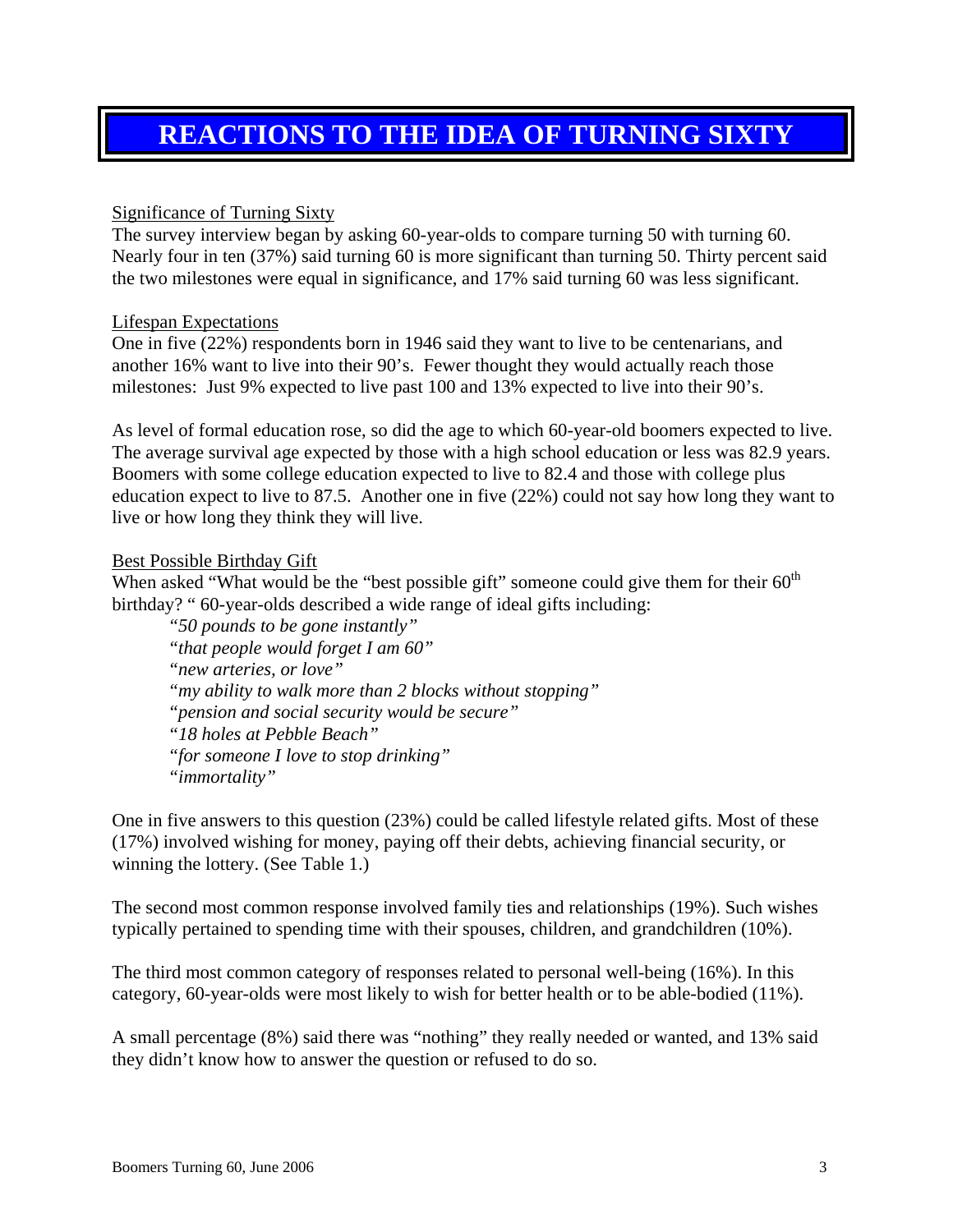|  | Table 1. Best Possible 60 <sup>th</sup> Birthday Gift |  |
|--|-------------------------------------------------------|--|
|--|-------------------------------------------------------|--|

|                                                                    | <b>Total</b>   |
|--------------------------------------------------------------------|----------------|
| Lifestyle related (Net)                                            | 23             |
| Money/pay my debts/financial security/winning lottery ticket       | 17             |
| Have a new/better home                                             | 2              |
| Retirement                                                         |                |
| Other lifestyle-related mentions                                   | 1              |
| More leisure time/a day off/time off/more vacation time            | 1              |
| Job/career/business satisfaction                                   | 1              |
| Affordable/accessible healthcare/health insurance                  | 1              |
| <b>Personal well-being (Net)</b>                                   | 16             |
| Good/better health/to be able-able-bodied                          | 11             |
| Peace/tranquility/stress relief                                    | $\overline{c}$ |
| To be alive/to continue living                                     |                |
| Other personal well-being mentions                                 |                |
| Happiness                                                          |                |
| More hours in the day/to accomplish                                | $\ast$         |
| <b>Material items (Net)</b>                                        | 8              |
| New car/truck                                                      | 4              |
| Other material items mentions                                      | 3              |
| Hobby-related gifts                                                |                |
| Jewelry/watch                                                      | $\ast$         |
| Gift certificates/gift cards to retail stores                      | $\ast$         |
| Leisure activities-related (Net)                                   | 9              |
| A trip                                                             | 6              |
| Personal activity-related                                          |                |
| Other leisure activities-related mentions                          | 1              |
| Leisure motor activities-related                                   |                |
| Golf                                                               | $\ast$         |
| Family/relationship-related (Net)                                  | 19             |
| Spend time/more time with family/ spouse/ children/ grandchildren  | 10             |
| Friendship/ spend time with friends                                | 3              |
| Affection/love/smiles/a hug/hugs and kisses                        | $\overline{3}$ |
| A partner/spouse/get married                                       | 3              |
| Spend time with ms/have company                                    | 1              |
| A grand child/more grandchildren                                   | $\mathbf{1}$   |
| Other family                                                       | $\ast$         |
| <b>Well-being of family/friends (Net)</b>                          | 5              |
| Good/better health for my family/spouse/children/friends           | 3              |
| For family/spouse/children/friends to be happy/ successful in life | 3              |
| Other well-being of family/friends                                 | $\ast$         |
| Celebrate my birthday/general birthday items                       | $\overline{2}$ |
| <b>World peace/peace on Earth</b>                                  | $\mathbf{1}$   |
| Other                                                              | $\overline{2}$ |
| <b>Nothing</b>                                                     | 8              |
| Don't know/ref                                                     | 13             |

*Base = total* 

*Q16 .What would be the best possible gift someone could give you for your 60th birthday?*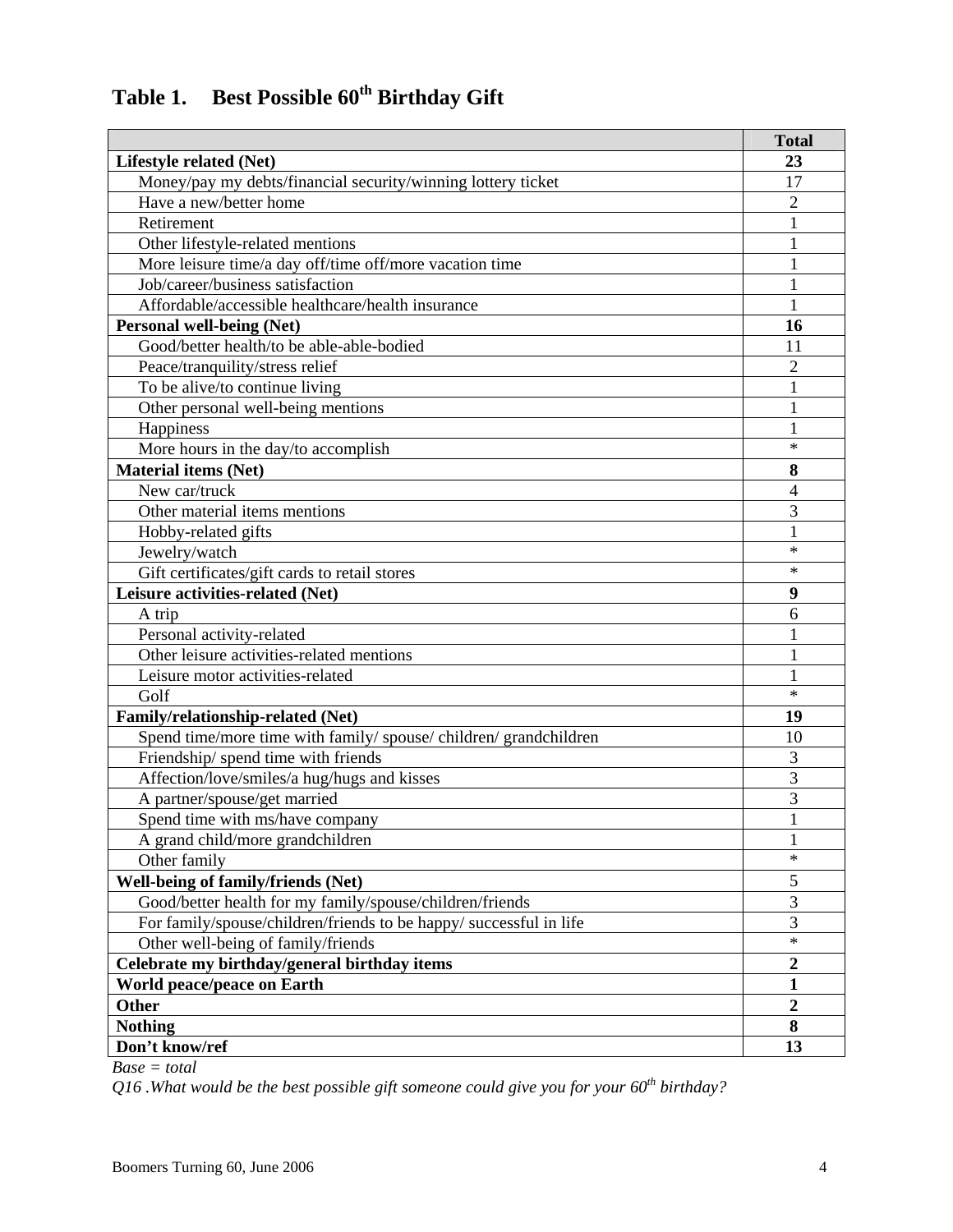## **LIFE ASSESSMENT AND AMBITIONS**

#### <span id="page-8-0"></span>Overall Satisfaction

Three in four 60-year-olds (77%) were satisfied with the way things are going in their lives today. Employed 60-year-olds (81%) were more likely to be satisfied with their lives than their counterparts who were not currently employed (60%). Retired 60-year-olds were even more likely to be satisfied (85%).

#### Satisfaction with Specific Life Areas

Approximately four out of ten 60-year-olds said they are doing "better than they had expected" at this point in two areas of their lives: relationships (44%) and their religious or spiritual lives (39%). Compared to male 60-year-olds, females were more likely to be "doing better than expected" in their religious or spiritual lives (47% vs. 31%).

Three in ten 60-year-olds said they were doing "worse than expected" in terms of their physical health (32%) and their finances (31%). Those not currently working were more likely to report doing worse in their physical health (54% vs. 22%). (See Table 1.)

#### Life Area Improvements Sought

As shown in Table 3a, the area of their lives 60-year-olds were most likely to say they want to improve "over the next five years" was their physical health (34%). Compared to their employed counterparts, 60-year-olds not currently working were twice as likely to mention their physical health (49% vs. 24%). Retired 60-year-olds (41%) were most likely to mention physical health as a life area they would like to improve over the next five years. Those employed were more likely than 60-year-olds not currently working to want to improve "leisure activities" over the next five years (13% vs. 5%). Sixty-year-olds in households with less than 25K income were especially likely to want to improve their physical health (46%). (See Table 3b.)

The second most commonly mentioned life area 60-year-olds wanted to improve was their personal finances, regardless of their current household income.

Compared to 60-year-olds with higher incomes, 60-year-olds with less than 25K were much more likely to want to improve their physical health (46%) over the next five years. One in five (18%) in the 75K or higher income bracket want to improve their leisure activities within the next five years. Across income brackets, at least one in five 60-year-olds wanted to improve their personal finances over the next five years. (See Table 3b.)

#### Major Life Ambition

Nearly half of the 60-year-olds mentioned a major ambition/dream for the next five years that involved lifestyle/activity related goals, most commonly to be better off financially (13%), to travel (10%) or to retire (8%).

One in five 60-year-olds declared a major ambition/dream dealing with personal attributes, while 14% cited major dreams associated with relationships/concerns for others. The most commonly cited personal attribute improvement was the wish to be healthy/more healthy (11%). (See Table 4.)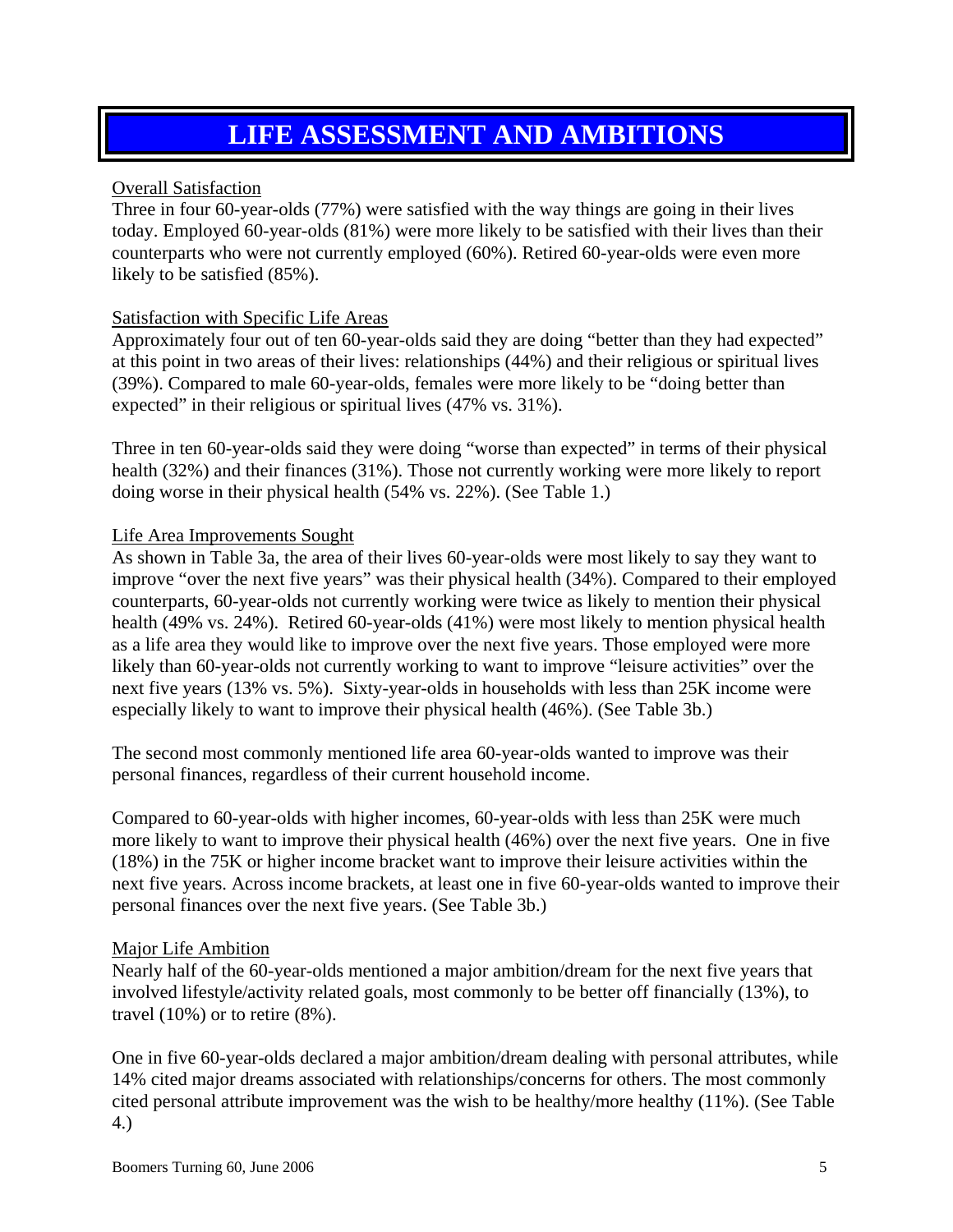Barriers to Fulfilling Ambitions

Fifty-one percent of the 60-year-olds said personal roadblocks were the major hindrance in achieving what they really wanted out of life, most commonly: personal finances/not enough money (19%), health issues/bad health/disabled (17%), and my attitude/inertia (6%). Only 1% reported that their age stood in their way.

Three in ten 60-year-olds (31%) report that nothing is stopping them from achieving what they really want out of life. (See Table 5.)

Just one in ten (10%) report that outside roadblocks stop them from achieving what they really want out of life and only 5% state that they have family/ relationship-related roadblocks.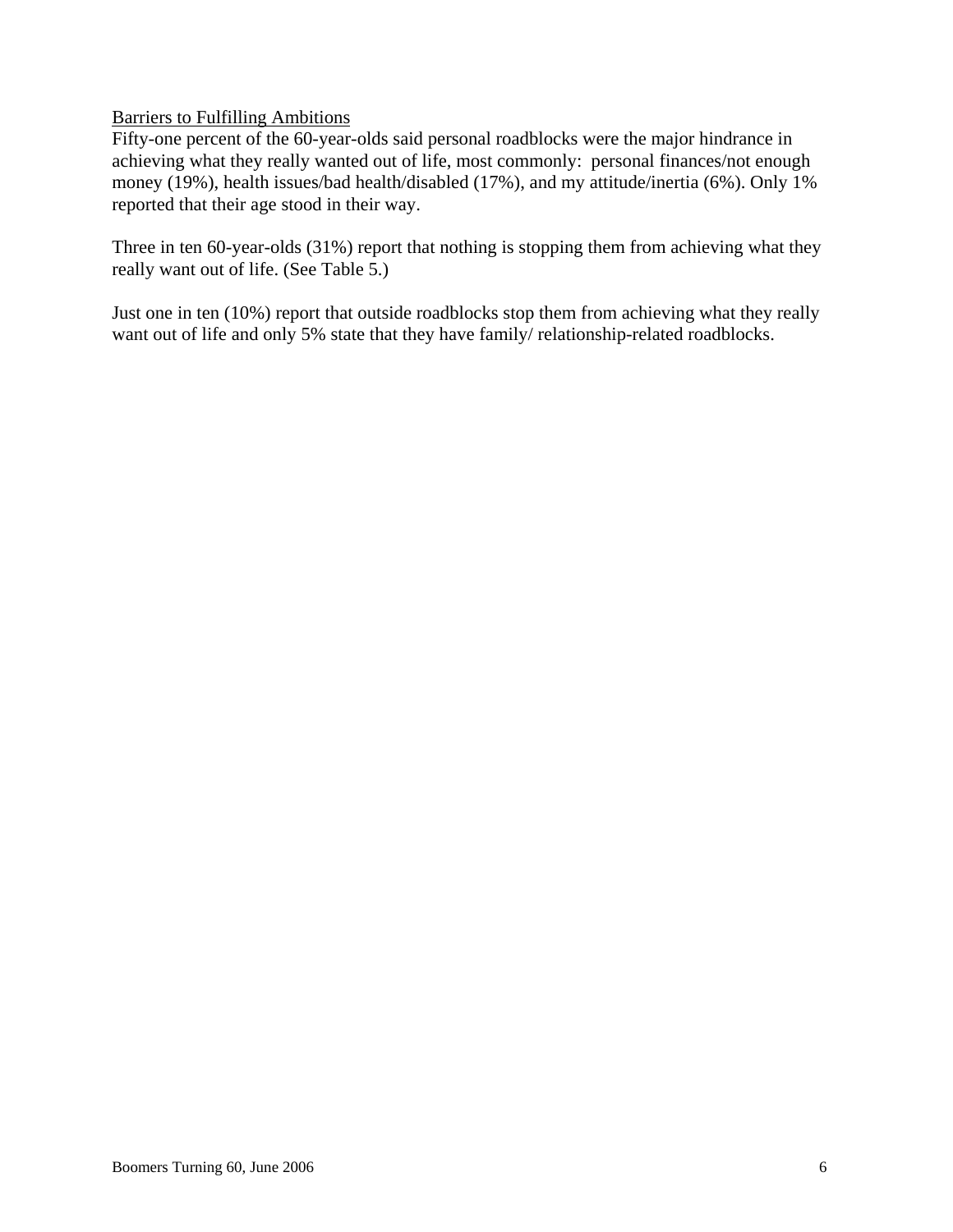|  |  | Table 2. Frequency of Doing Better, Worse or As Expected in Six Life Areas |
|--|--|----------------------------------------------------------------------------|
|  |  |                                                                            |

| <b>Life Area:</b>                     | <b>Better</b><br><b>Than</b><br><b>Expected</b> | <b>Worse</b><br><b>Than</b><br><b>Expected</b> | <b>About Where</b><br><b>Expected</b> | DK/Ref |
|---------------------------------------|-------------------------------------------------|------------------------------------------------|---------------------------------------|--------|
| personal finances                     | 29                                              | 31                                             | 37                                    |        |
| physical health                       | 28                                              | 32                                             | 39                                    | $\ast$ |
| relationships with family and friends | 44                                              |                                                | 47                                    |        |
| work or career                        | 29                                              | 24                                             | 41                                    |        |
| religious/spiritual life              | 39                                              | 8                                              | 49                                    |        |
| leisure activities                    | 29                                              | 25                                             | 45                                    |        |

Base= total sample

*Q3 For each life area I mention, thinking about your current circumstances, would you say you are in a better situation than you expected to be at this point in your life, in a worse situation than you expected, or about where you expected to be at this point in your life?* 

### **Table 3a. Life Area Most Want to Improve Over Next Five Years by Employment Status**

|                                       | <b>Total</b><br><b>Sample</b> | <b>Currently</b><br><b>Employed</b> | <b>Not Currently</b><br><b>Employed</b> | <b>Retired</b> |
|---------------------------------------|-------------------------------|-------------------------------------|-----------------------------------------|----------------|
| personal finances                     | 23                            | $25*$                               | 23                                      |                |
| physical health                       | 34                            | 24                                  | 49                                      | 41             |
| relationships with family and friends |                               | 13                                  |                                         |                |
| work or career                        |                               | $8*$                                |                                         |                |
| religious/spiritual life              | 12                            | 11                                  | 13                                      |                |
| leisure activities                    | 10                            | $13*$                               |                                         |                |
| None of these                         |                               |                                     |                                         |                |
| DK/ref                                |                               |                                     |                                         | $\ast$         |

Base= total sample

Q4 *Which one of these life areas would you most like to improve over the next five years*?

### **Table 3b. Life Area Most Want to Improve Over Next Five Years by HH Income**

|                                       | <b>Total</b>  | <b>Less</b> | $25 -$ | 50-74.9 | <b>75K</b> |
|---------------------------------------|---------------|-------------|--------|---------|------------|
|                                       | <b>Sample</b> | than        | 49.9K  |         |            |
|                                       |               | 25K         |        |         |            |
| personal finances                     | 23            | 25          | 22     | 20      | 24         |
| physical health                       | 34            | $46*$       | 28     | 32      | 32         |
| relationships with family and friends | 11            | 6           | 14     | 8       | 10         |
| work or career                        | 6             | ∍           | ⇁      | ⇁       |            |
| religious/spiritual life              | 12            | 13          | $17*$  | 14      |            |
| leisure activities                    | 10            | 6           | -6     | 12      | 18*        |
| None of these                         | 4             |             | 4      | 3       | 3          |
| DK/ref                                | ◠             | ◠           |        | 4       |            |

Base= total sample

Q4 *Which one of these life areas would you most like to improve over the next five years*?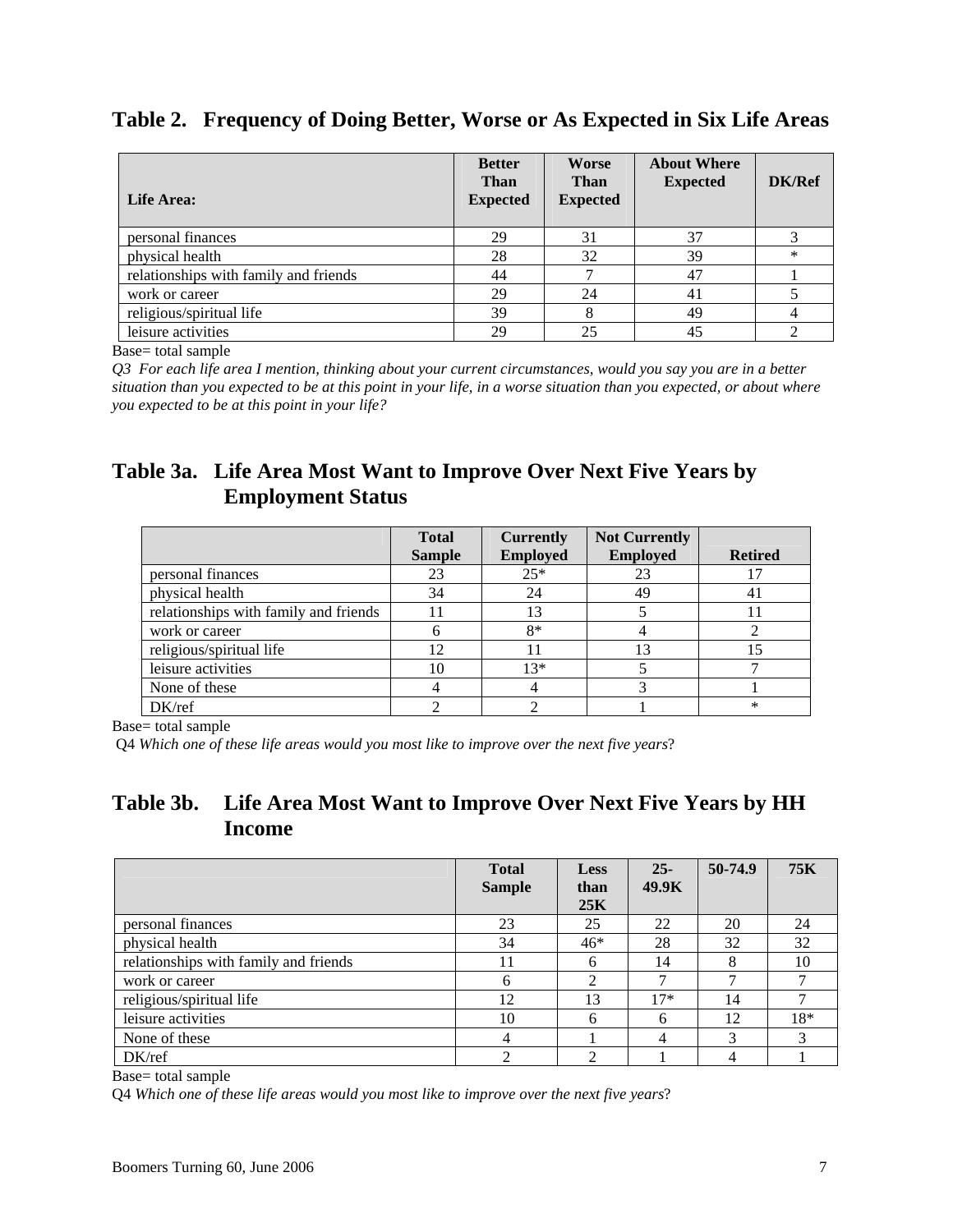### **Table 4. Major ambition/dream for next five years**

| Lifestyle/activity-related goals (NET)                            | 49             |
|-------------------------------------------------------------------|----------------|
| To be better off financially/pay off debt/be financially secure   | 13             |
| To travel/do more to a specific destination                       | 10             |
| To retire/retire comfortably                                      | 8              |
| Activity/hobby-related ambitions                                  | 6              |
| Career/job satisfaction                                           | 3              |
| Have a new/better home                                            | $\overline{3}$ |
| Write/get published                                               | $\overline{2}$ |
| Have a successful business                                        | 1              |
| Learn more/education-related                                      | 1              |
| Other lifestyle/activity-related goals mentions                   | 1              |
| Volunteer/do volunteer work for various<br>groups/church          | 1              |
| Personal attribute goals (NET)                                    | 19             |
| To be healthy/more healthy                                        | 11             |
| Slow down/peace of mind/tranquility/more leisure time             | 3              |
| To be happy/live a good/better life/fulfilling life               | $\overline{2}$ |
| Become more spiritual/closer to god                               | $\mathbf{1}$   |
| To be a better person                                             | 1              |
| Other personal attribute goals mentions                           | $\ast$         |
| To accomplish more/be more successful                             | $\ast$         |
| Relationships/concern for others (NET)                            | 14             |
| For family/children to be successful in life                      | $\overline{4}$ |
| Find a relationship/mate/get married                              | 3              |
| Spend more time with/be closer to family/spouse/friends           | 3              |
| For family to be healthy/more healthy                             | 1              |
| Spend more time with grandchildren/enjoy grandchildren growing up | 1              |
| To become a grandparent/have grandchildren/more<br>grandchildren  | 1              |
| For my family to become more spiritual                            | $\ast$         |
| Other relationships/concern for other mentions                    | $\ast$         |
| Don't know                                                        | 7              |
| <b>Nothing</b>                                                    | 7              |
| To stay alive/continue to live/breathe                            | 3              |
| World peace/bring soldiers home                                   | 1              |
| <b>Other</b>                                                      | $\star$        |
| <b>Refused</b>                                                    | $\ast$         |

 $Base = total sample$ 

Q6. *What one major ambition or dream would you like to accomplish over the next five years?*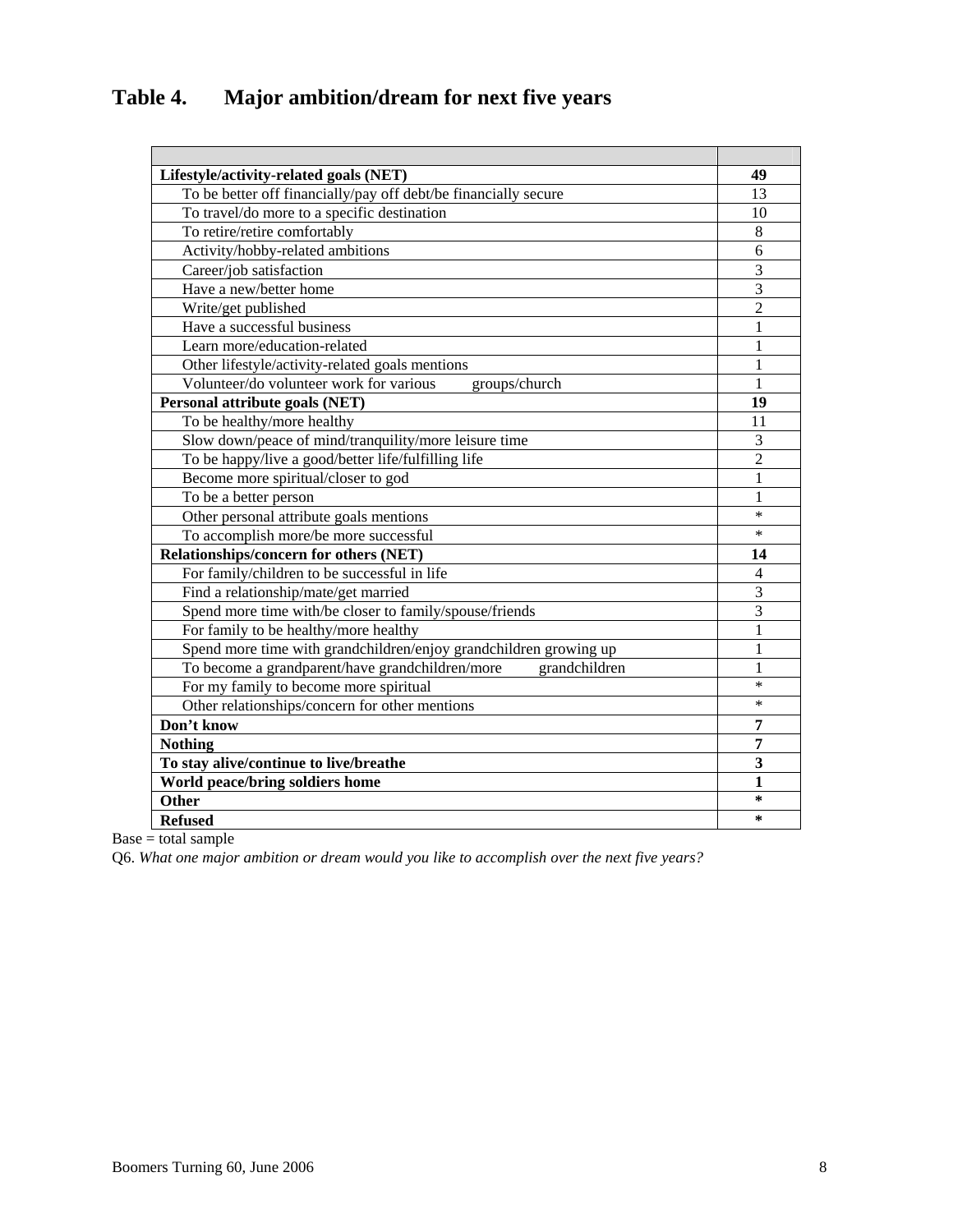|                                                                                 | <b>Total</b>   |  |
|---------------------------------------------------------------------------------|----------------|--|
| <b>Outside Roadblocks (NET)</b>                                                 | 10             |  |
| Commitments/obligations to job/business/not retired                             | 3              |  |
| Economy/high cost of living/high cost of gas/taxes                              | $\overline{2}$ |  |
| Other outside roadblocks mentions                                               |                |  |
| Not being able to get a job/a good job                                          | 1              |  |
| Lack of ability to obtain health care/insurance/affordable healthcare/insurance |                |  |
| General luck/circumstances beyond my control/lack of right opportunities        |                |  |
| Bad government/political decisions affecting my life                            |                |  |
| Personal Roadblocks (NET)                                                       | 51             |  |
| Personal finances/not enough money                                              | 19             |  |
| Health issues/bad health/disabled                                               | 17             |  |
| My attitude/inertia                                                             | 6              |  |
| Me/myself (general unspecified)                                                 | 3              |  |
| Lack of time/too busy                                                           | 3              |  |
| Sadness/depression/hopelessness                                                 |                |  |
| My age                                                                          | 1              |  |
| Educational level/not enough money                                              |                |  |
| Other personal roadblocks mentions                                              | $\ast$         |  |
| Family/relationship-related roadblocks (NET)                                    | 5              |  |
| Health issues of spouse/child/parent/am a caregiver                             | $\overline{c}$ |  |
| Spouse's work schedule/spouse has a career/business/is not retired              |                |  |
| Other family/relationship-related roadblocks mentions                           |                |  |
| Lack of a meaningful relationship/partner                                       | 1              |  |
| Commitments/obligations to family                                               |                |  |
| Other                                                                           | $\overline{2}$ |  |
| Nothing                                                                         | 31             |  |
| Don't know                                                                      | 4              |  |
| Refused                                                                         | $\ast$         |  |

Table 5. Barriers to achieving what you really want out of life

Base = total sample

*Q7. What if anything is keeping you from achieving what you really want out of life?*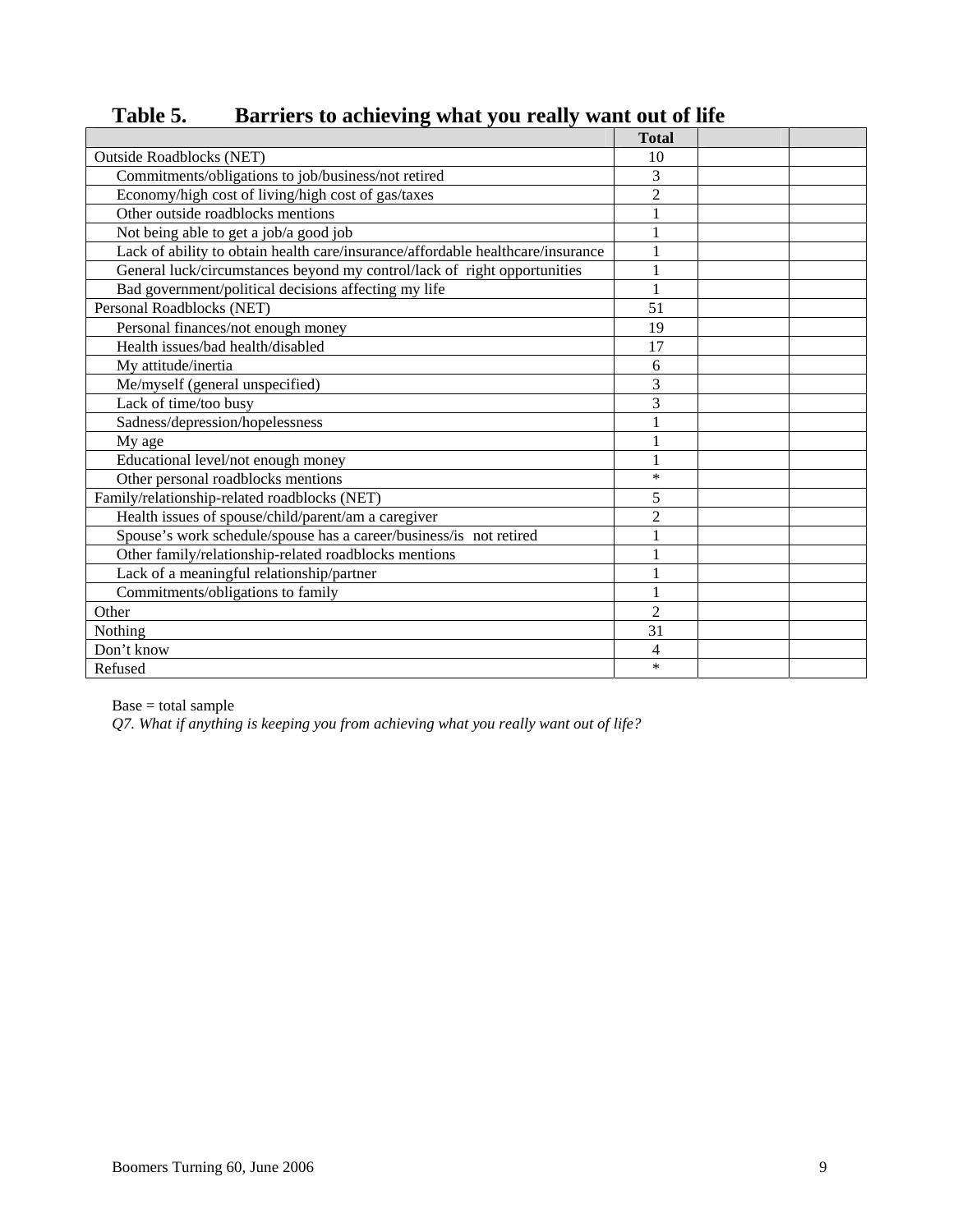## <span id="page-13-0"></span>**PLANS FOR ACHIEVEING AMBITIONS AND RETIREMENT**

#### Life Changes Planned

Asked whether they planned to make a variety of changes in their lives over the next few years, eight in ten 60-year-olds cited "spending more time with loved ones" (80%) and "taking better care of my physical health" (87%). Seven in ten wanted to "spend more time on interests and hobbies" (72%) or make more time to do "the things I have always wanted to do" (71%).

Over half of the 60-year-olds (57%) said they wanted to do more traveling over the next few years. Nearly half want to save more aggressively for retirement (45%) or do more volunteer work (47%). Nearly one in three (30%) planned to move, most often to a smaller home (18%).

Among 60-year-olds not currently employed, 14% planned to go back to work within the next few years. Almost half of the employed 60-year-olds (46%) wanted to cut back on their work hours and 45% said they planned to retire from work completely. One in ten employed 60-yearolds wanted (12%) to change their careers within the next few years. (Table 5.)

#### When to Retire?

Respondents where asked to recall their expectations at the age of 50 about when they could retire and not work at all. One in ten (11%) recalled planning to retire between the ages 50 and 55, 29% said between 56-64, 26% said at the age of 65 and only 8% said after 65.

Asked to update their expectations, respondents answered the question, "now that you are 60, at what age do you expect to retire and not work at all?" Three in ten said they expect to retire between ages 59 and 64 (30%), one in five (20%) report they expect to retire at age 65, and 26% said they expect to retire at 66 or later. (Table 7.)

Responses differed by gender. Men were more likely than women to expect to retire between the ages of age 59 and 64 (38% vs. 21%). Women were more likely than men to report expecting to retire between the ages of 66 and 69 (17% vs. 8%). (Table 8.)

Of the employed 60-year-olds, over half (54%) said they plan to quit working as soon as they can and 37% stated they plan to work until they drop.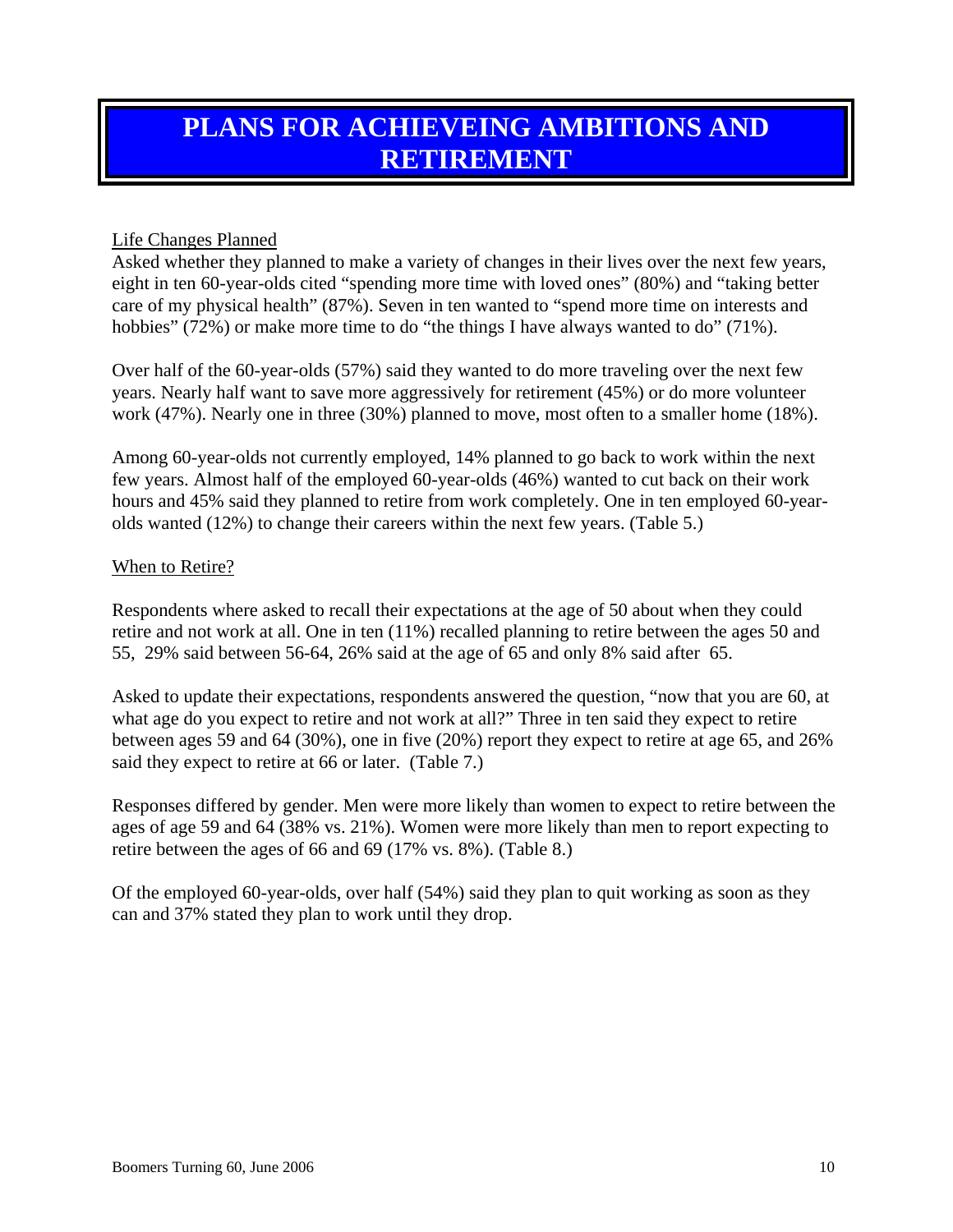| Table 6. | Life Changes Planned for "next few years" |  |  |
|----------|-------------------------------------------|--|--|
|          |                                           |  |  |

|                                                                               | <b>Total</b> |
|-------------------------------------------------------------------------------|--------------|
| Any move $(a, b, c \text{ or } d)$                                            | 30           |
| a. Moving to a smaller home                                                   | 18           |
| b. Moving to a bigger home                                                    | 8            |
| Moving to a different part of the country to be near my family<br>$c_{\cdot}$ | 8            |
| Moving to a different part of the country to enjoy better weather<br>d.       | 10           |
| Taking better care of my physical health<br>e.                                | 87           |
| Spending more time with loved ones<br>f.                                      | 80           |
| Spending more time on my interests and hobbies<br>g.                          | 72           |
| Saving more aggressively for retirement<br>h.                                 | 45           |
| Making more time to do the things I have always wanted to do<br>i.            | 71           |
| Buy a second home                                                             | 8            |
| Volunteering more<br>k.                                                       | 47           |
| Traveling more                                                                | 56           |
| m. Taking classes or learning something new                                   | 43           |

Base = total sample

|                       | es) |
|-----------------------|-----|
| n. Going back to work |     |

Base = respondents who are not employed  $(n=363)$ 

|                                  | Y es |
|----------------------------------|------|
| o. Retiring from work completely |      |
| Changing careers                 |      |
| Cutting back on your work hours  |      |

Base = respondents who are employed  $(n=431)$ 

Q10. *Which if any of the following life changes do you plan to make in the next few years? Do you plan on…?* 

### **Table 7. Comparison of Expected Retirement Age at Ages 50 and 60**

|                | At Age 50 | At Age 60         |
|----------------|-----------|-------------------|
| $50 - 55$      |           | <b>NA</b>         |
| $56 - 64$      | 29        | <b>NA</b>         |
| 59-64          | <b>NA</b> | 30                |
| 65             | 26        | 20                |
| $66+$          |           | 26                |
| None           |           | $\qquad \qquad -$ |
| Don't know/Ref | 22        | 24                |
| Mean           | 62.73     | 66.25             |
| Median         | 62.00     | 65.00             |

Base = respondents who are employed  $(n=462)$ 

 *Q11.When you were 50, at what age did you expect to retire and not work at all?* 

 *Q12. Now that you're 60, at what age do you expect to retire and not work at all?*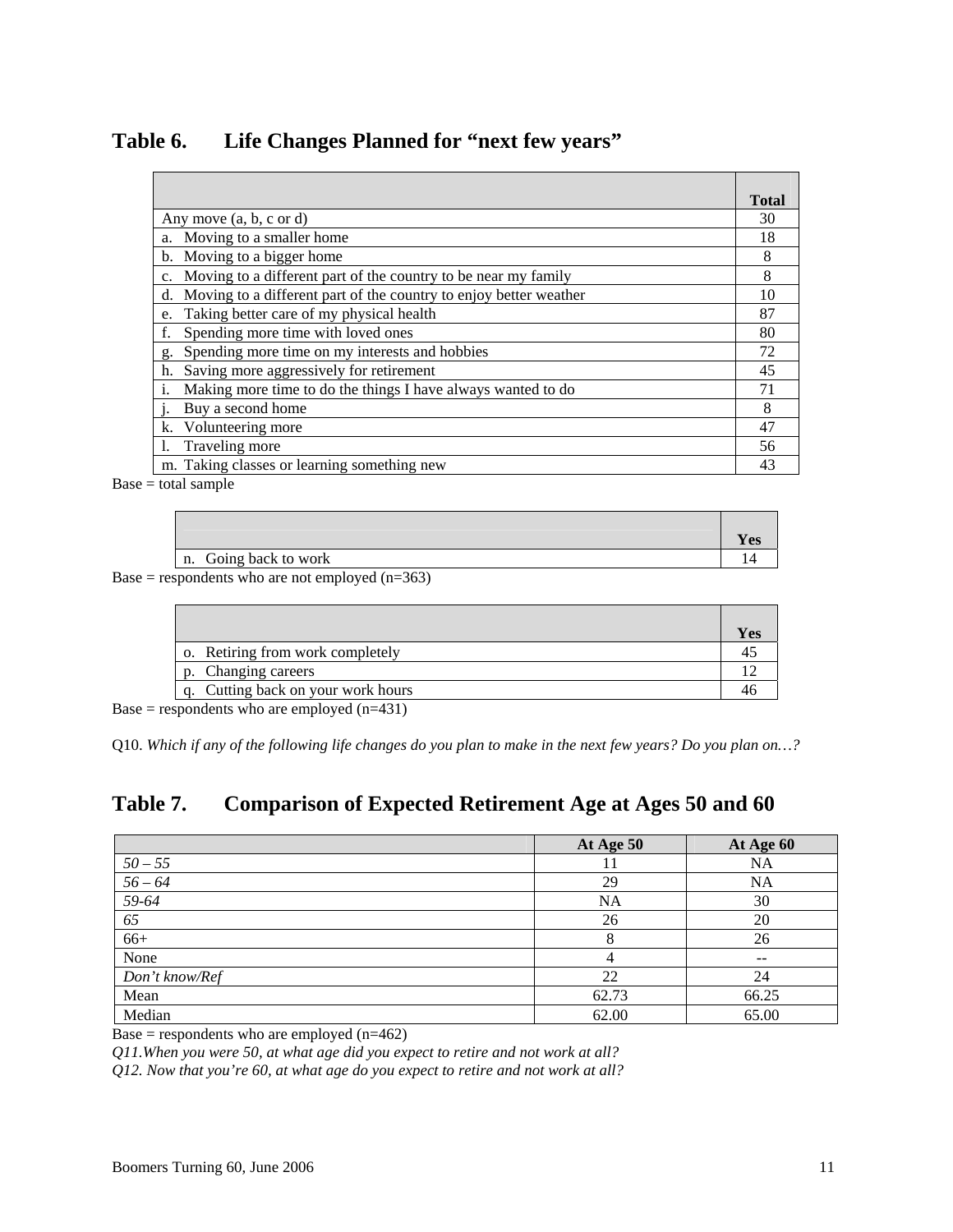|                | <b>Total</b> | <b>Male</b> | Female |
|----------------|--------------|-------------|--------|
| $59 - 64$      | 30           | 38*         |        |
| 65             | ZU.          | 10          |        |
| $66 - 69$      |              |             | $17*$  |
| $70+$          | 14           | IJ          | 14     |
| Don't know/Ref |              | 24          | ل کے   |

### **Table 8. Expected Retirement Age at Age 60 by Gender**

Base = respondents who are employed  $(n=462)$ 

 *Q12. Now that you're 60, at what age do you expect to retire and not work at all?* 

### **Table 9. Characteristics of 60-year-olds Compared to All Boomers**

|                                                  | All boomers | <b>60-year-olds</b> |
|--------------------------------------------------|-------------|---------------------|
| Married or living with someone                   | $68\%*$     | 56%                 |
| Employed                                         | $74\%*$     | 54%                 |
| College Degree                                   | $30\%*$     | $14\%*$             |
| Self-reported health is excellent/very good/good | 10%/36%/39% | 14%/25%/29%         |
| Median Income                                    | $$64.817*$  | \$66,260            |

\*Source: NMI 2006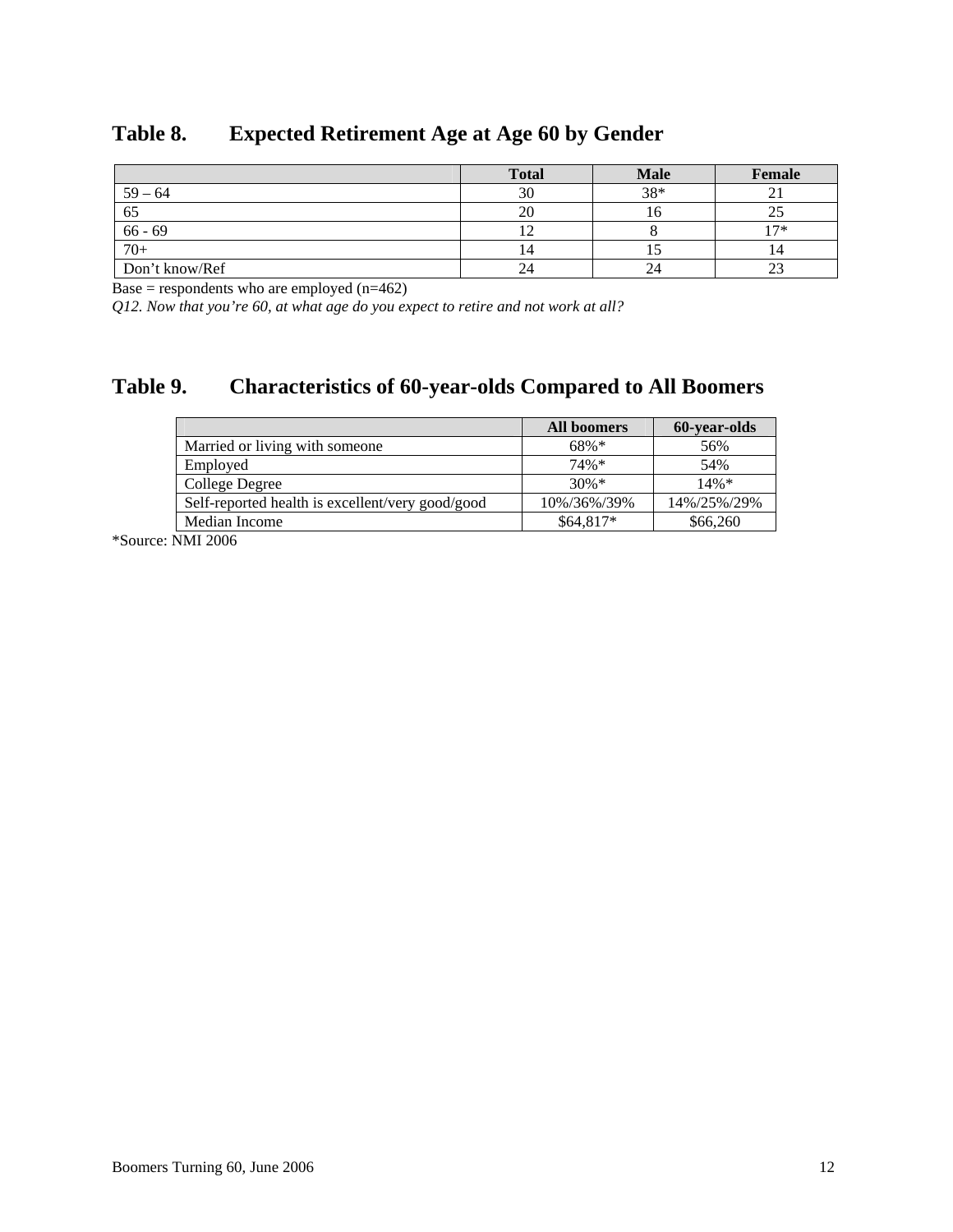## <span id="page-16-0"></span>**APPENDIX: ANNOTATED QUESTIONNAIRE**



**AARP Boomers at 60 Topline Results** 

*The study was conducted for AARP via telephone by ICR, an independent research company. Interviews were conducted from March 27 – April 10, 2006 among a nationally representative sample of 800 respondents who are age 60 or turning age 60 in 2006. More information about ICR can be obtained by visiting www.icrsurvey.com.* 

#### **SCREENING QUESTIONS**

S2. Respondent Gender

|          | $\blacksquare$ viale $\blacksquare$ | Female |
|----------|-------------------------------------|--------|
| Ut<br>41 | 4U                                  | ັ      |

#### **MAIN QUESTIONNAIRE**

 1. Compared to turning 50, do you think turning 60 is more, less, or as significant an event in your life?

|         | More | <b>Less</b> | As significant | <b>Neither</b> | Don't know | <b>Refused</b> |
|---------|------|-------------|----------------|----------------|------------|----------------|
| 4/10/06 | ີ    |             |                |                |            |                |

 2. Overall, are you satisfied or dissatisfied with the way things are going in your life today?

|         | <b>Satisfied</b> | <b>Dissatisfied</b> | Don't know | <b>Refused</b> |
|---------|------------------|---------------------|------------|----------------|
| 4/10/06 | --               | ے بے                |            | ж              |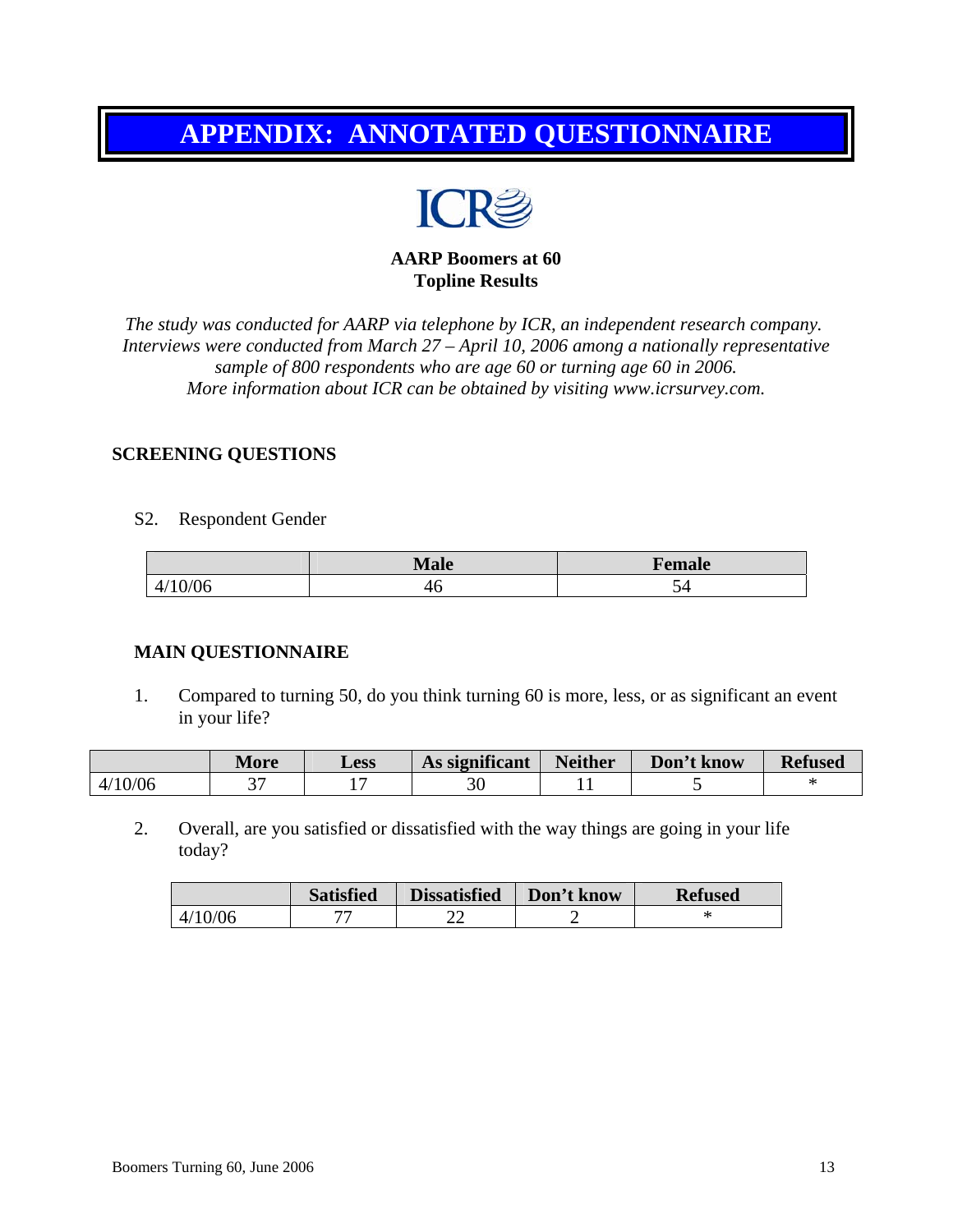3. Now let's talk specifically about some different areas of your life. For each life area I mention, thinking about your current circumstances, would you say you are in a better situation than you expected to be at this point in your life, in a worse situation than you expected, or about where you expected to be at this point in your life?

|                                               |               |              | <b>About where</b> | Don't  |                |
|-----------------------------------------------|---------------|--------------|--------------------|--------|----------------|
|                                               | <b>Better</b> | <b>Worse</b> | expected           | know   | <b>Refused</b> |
| a. Your personal finances                     | 29            | 31           | 37                 |        |                |
| b. Your physical health                       | 28            | 32           | 39                 | $\ast$ | ж              |
| c. Your relationships with family and friends | 44            |              | 47                 |        |                |
| d. Your work or career                        | 29            | 24           | 41                 |        | $\ast$         |
| e. Your religious/spiritual life              | 39            |              | 49                 |        |                |
| f. Your leisure activities                    | 29            |              | 45                 |        |                |

4. Which one of these life areas would you most like to improve over the next five years?

|                                            | 4/10/06 |
|--------------------------------------------|---------|
| Your personal finances                     | 23      |
| Your physical health                       | 34      |
| Your relationships with family and friends |         |
| Your work or career                        | h       |
| Your religious/spiritual life              | 12      |
| Your leisure activities                    |         |
| None of these                              |         |
| Don't know                                 |         |
| Refused                                    | $\ast$  |

 5. When you think about the next five years how well does (INSERT) describe your feelings: very well, somewhat well, not too well or not well at all?

|               | <b>WELL</b> |             |                 | <b>NOT WELL</b> |                 |             | Don't          |                |
|---------------|-------------|-------------|-----------------|-----------------|-----------------|-------------|----------------|----------------|
|               | <b>NET</b>  | <b>Very</b> | <b>Somewhat</b> | <b>NET</b>      | <b>Somewhat</b> | <b>Verv</b> | know           | <b>Refused</b> |
| a. Boring     | 30          | 8           | 22              | 68              | 20              | 48          | $\overline{2}$ | $\ast$         |
| b. Exciting   | 70          | 32          | 38              | 28              | 17              | 10          | $\overline{2}$ | $\ast$         |
| c. Anxious    | 47          | 15          | 32              | 50              | 20              | 31          | 3              | $\ast$         |
| d. Fulfilling | 79          | 39          | 39              | 18              | 12              |             | 4              |                |
| e. Confident  | 85          | 50          | 34              | 13              | ⇁               | 6           | 2              |                |
| f. Uncertain  | 54          | 23          | 31              | 42              | 17              | 25          | 4              | $\ast$         |
| g. Hopeful    | 86          | 53          | 33              | 12              | 8               |             |                | $\ast$         |
| h. Stressful  | 52          | 17          | 34              | 46              | 20              | 26          | 2              | $\ast$         |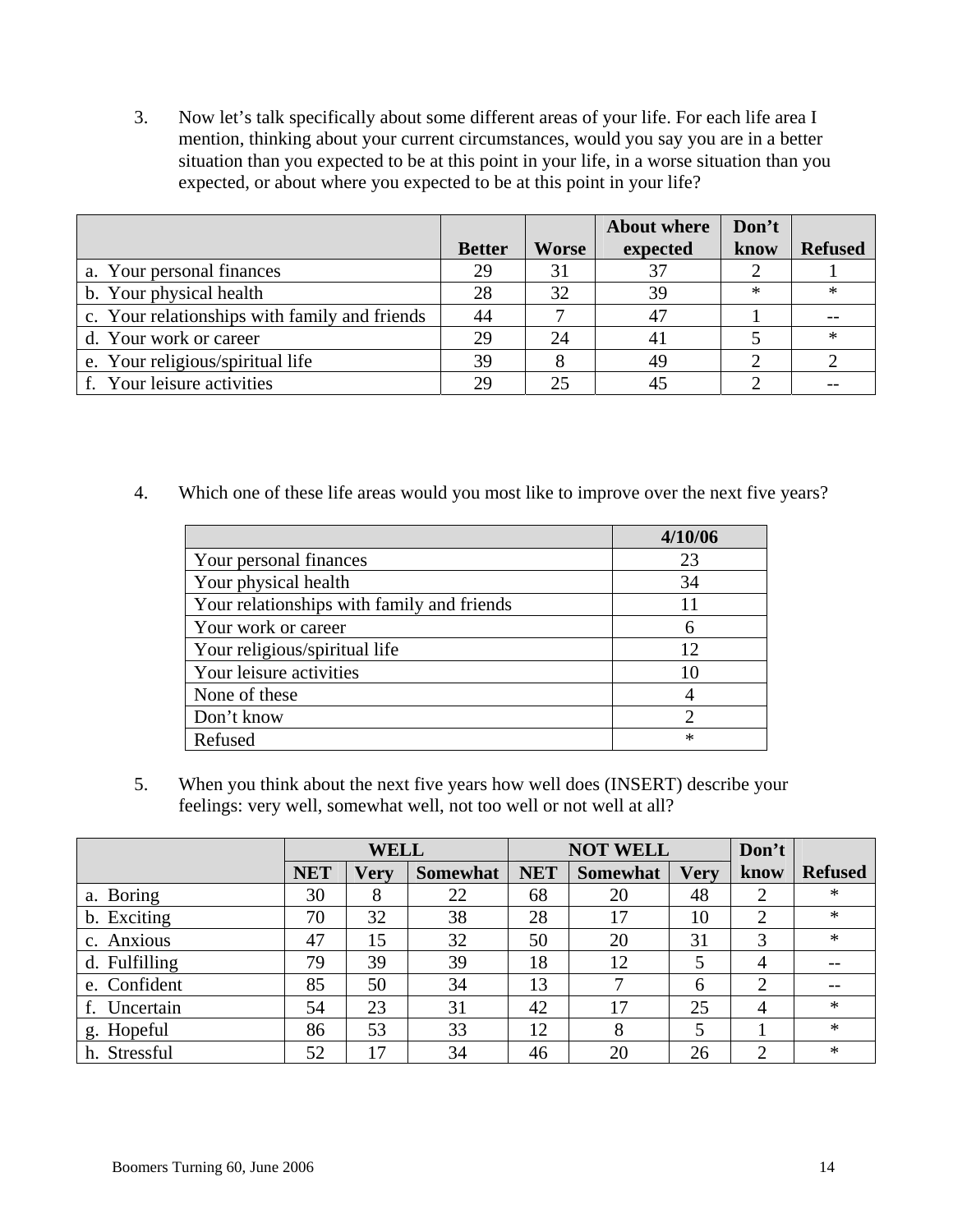6. What one major ambition or dream would you like to accomplish over the next five years?

|                                                                   | 4/10/06        |
|-------------------------------------------------------------------|----------------|
| Lifestyle/activity-related goals (NET)                            | 49             |
| To be better off financially/pay off debt/be financially secure   | 13             |
| Career/job satisfaction                                           | 3              |
| To retire/retire comfortably                                      | 8              |
| Learn more/education-related                                      | $\mathbf{1}$   |
| Have a successful business                                        | $\mathbf{1}$   |
| To travel/do more to a specific destination                       | 10             |
| Have a new/better home                                            | 3              |
| Write/get published                                               | $\overline{2}$ |
| Activity/hobby-related ambitions                                  | 6              |
| Volunteer/do volunteer work for various<br>groups/church          | $\mathbf{1}$   |
| Other lifestyle/activity-related goals mentions                   | $\mathbf{1}$   |
| Personal attribute goals (NET)                                    | 19             |
| To be healthy/more healthy                                        | 11             |
| To be a better person                                             | $\mathbf{1}$   |
| Become more spiritual/closer to god                               | $\mathbf{1}$   |
| Slow down/peace of mind/tranquility/more leisure time             | 3              |
| To accomplish more/be more successful                             | $\ast$         |
| To be happy/live a good/better life/fulfilling life               | $\overline{2}$ |
| Other personal attribute goals mentions                           | $\ast$         |
| Relationships/concern for others (NET)                            | 14             |
| For family/children to be successful in life                      | $\overline{4}$ |
| For family to be healthy/more healthy                             | $\mathbf{1}$   |
| For my family to become more spiritual                            | $\ast$         |
| Spend more time with/be closer to family/spouse/friends           | 3              |
| Find a relationship/mate/get married                              | 3              |
| To become a grandparent/have grandchildren/more grandchildren     | $\mathbf{1}$   |
| Spend more time with grandchildren/enjoy grandchildren growing up | $\mathbf{1}$   |
| Other relationships/concern for other mentions                    | $\ast$         |
| To stay alive/continue to live/breathe                            | 3              |
| World peace/bring soldiers home                                   | 1              |
| Other                                                             | $\ast$         |
| Nothing                                                           | 7              |
| Don't know                                                        | $\overline{7}$ |
| Refused                                                           | $\ast$         |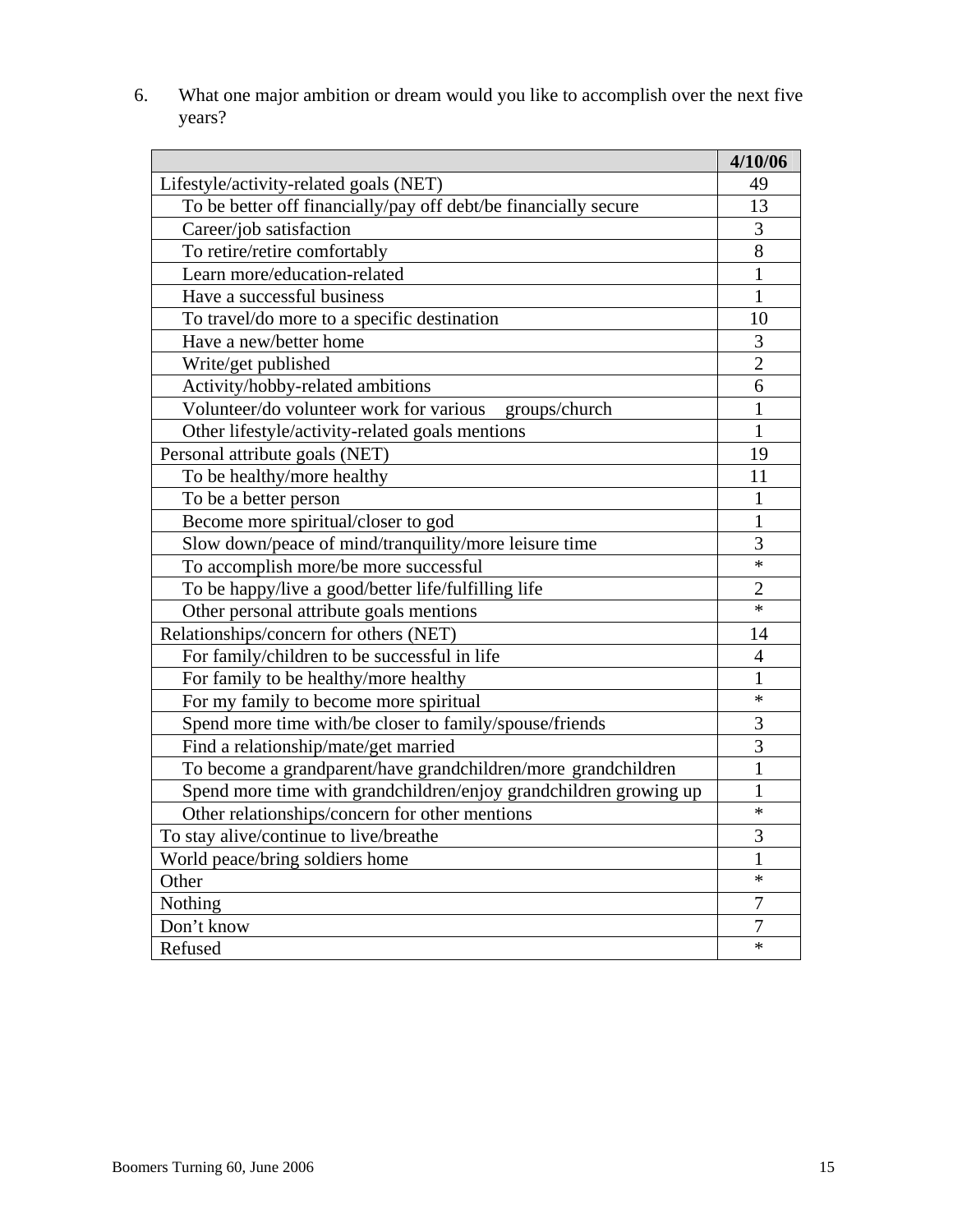| What if anything is keeping you from achieving what you really want out of life? |  |
|----------------------------------------------------------------------------------|--|
|                                                                                  |  |

|                                                                                 | 4/10/06        |
|---------------------------------------------------------------------------------|----------------|
| <b>Outside Roadblocks (NET)</b>                                                 | 10             |
| Commitments/obligations to job/business/not retired                             | 3              |
| Lack of ability to obtain health care/insurance/affordable healthcare/insurance | 1              |
| Economy/high cost of living/high cost of gas/taxes                              | $\overline{2}$ |
| Not being able to get a job/a good job                                          |                |
| Bad government/political decisions affecting my life                            |                |
| General luck/circumstances beyond my control/lack of right opportunities        | 1              |
| Other outside roadblocks mentions                                               | 1              |
| Personal Roadblocks (NET)                                                       | 51             |
| Health issues/bad health/disabled                                               | 17             |
| Sadness/depression/hopelessness                                                 | 1              |
| My age                                                                          | 1              |
| Personal finances/not enough money                                              | 19             |
| Educational level/not enough money                                              | 1              |
| My attitude/inertia                                                             | 6              |
| Lack of time/too busy                                                           | 3              |
| Me/myself (general unspecified)                                                 | 3              |
| Other personal roadblocks mentions                                              | $\ast$         |
| Family/relationship-related roadblocks (NET)                                    | 5              |
| Commitments/obligations to family                                               | $\mathbf{1}$   |
| Spouse's work schedule/spouse has a career/business/is not retired              | 1              |
| Health issues of spouse/child/parent/am a caregiver                             | $\overline{2}$ |
| Lack of a meaningful relationship/partner                                       | $\mathbf{1}$   |
| Other family/relationship-related roadblocks mentions                           | $\mathbf{1}$   |
| Other                                                                           | $\overline{2}$ |
| Nothing                                                                         | 31             |
| Don't know                                                                      | 4              |
| Refused                                                                         | *              |

#### 8. Which of the following best describes your current employment status--are you (READ LIST; ACCEPT ONE ANSWER)?

|                         | 4/10/06 |
|-------------------------|---------|
| Employed (net)          | 54      |
| Self employed part time | 5       |
| Self employed full time | Q       |
| Employed part time      |         |
| Employed full time      | 31      |
| Not working (net)       | 45      |
| Retired                 | 21      |
| Not in labor force      | 21      |
| Unemployed              | 3       |
| Don't know              | $\ast$  |
| Refused                 | *       |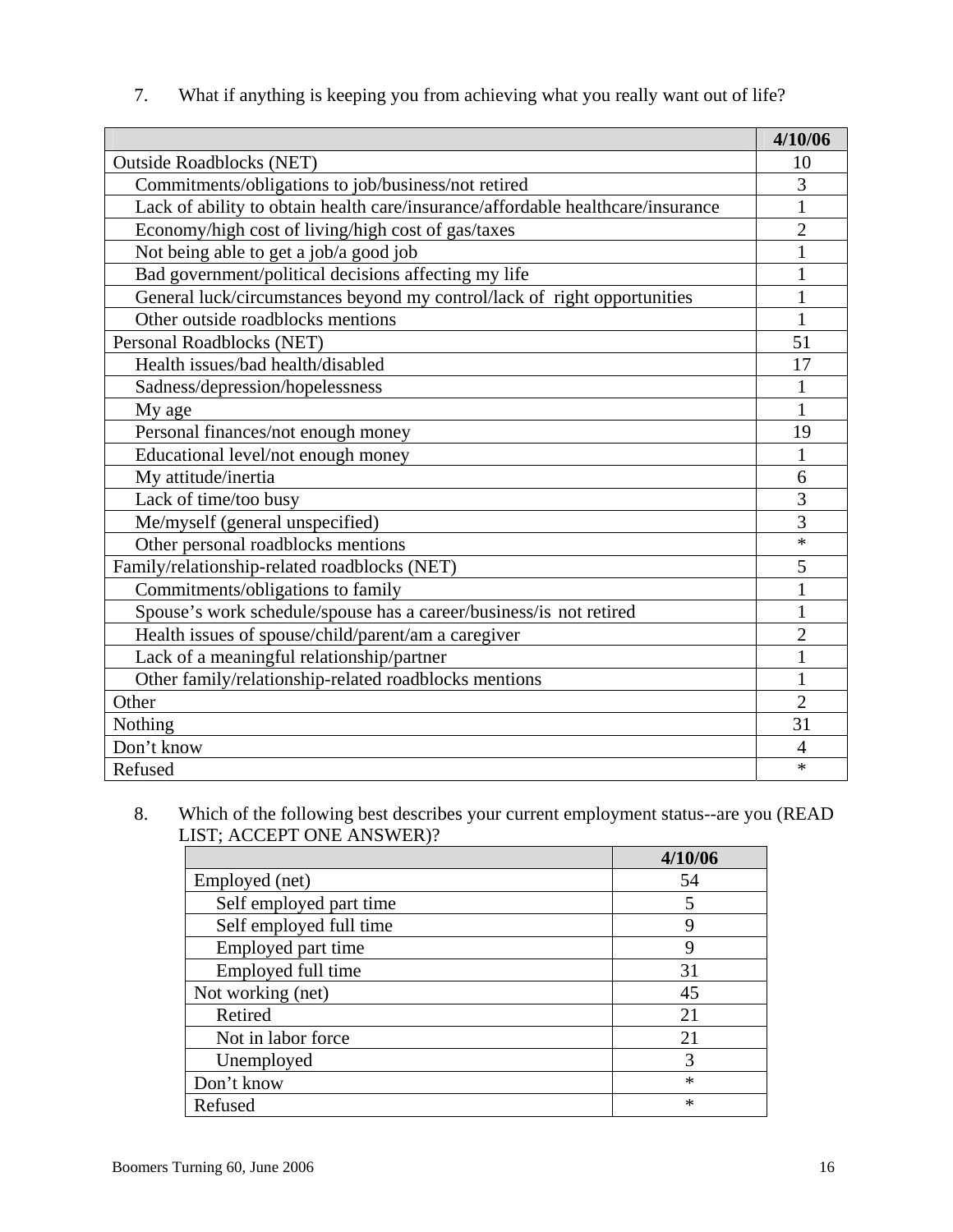#### **(Asked of total respondents who are employed; n=462)**

9. Have you retired from a previous career?

|            | <b>Y</b> es | <b>140</b> | Don't know | <b>Refused</b> |
|------------|-------------|------------|------------|----------------|
| 4/<br>)/Ub | ر_          | _          | $- -$      | œ              |

 10. Which if any of the following life changes do you plan to make in the next few years? Do you plan on (INSERT)?

#### Total Respondents

|                                                                      |     |                | Don't          |                |
|----------------------------------------------------------------------|-----|----------------|----------------|----------------|
|                                                                      | Yes | N <sub>0</sub> | know           | <b>Refused</b> |
| a. Moving to a smaller home                                          | 18  | 81             |                |                |
| b. Moving to a bigger home                                           | 8   | 91             |                |                |
| c. Moving to a different part of the country to be near my family    | 8   | 90             | 2              |                |
| d. Moving to a different part of the country to enjoy better weather | 10  | 88             | 2              | $\ast$         |
| e. Taking better care of my physical health                          | 87  | 12             |                |                |
| f. Spending more time with loved ones                                | 80  | 17             | 2              | ∗              |
| g. Spending more time on my interests and hobbies                    | 72  | 27             |                | $\ast$         |
| h. Saving more aggressively for retirement                           | 45  | 51             | 3              | $\ast$         |
| Making more time to do the things I have always wanted to do         | 71  | 25             | 3              | $\ast$         |
| j. Buy a second home                                                 | 8   | 91             |                | $\ast$         |
| k. Volunteering more                                                 | 47  | 51             | $\overline{2}$ | $\ast$         |
| Traveling more                                                       | 56  | 41             | $\mathcal{F}$  |                |
| m. Taking classes or learning something new                          | 43  | 54             | ↑              | $\ast$         |

#### Total Respondents who are not employed (n=334)

|                       |     |                | Don't |                   |
|-----------------------|-----|----------------|-------|-------------------|
|                       | Yes | N <sub>0</sub> | know  | <b>Refused</b>    |
| n. Going back to work |     | റി<br>o∠       |       | $\qquad \qquad -$ |

#### Total Respondents who are employed (n=462)

|                                    |     |                | Don't |                |
|------------------------------------|-----|----------------|-------|----------------|
|                                    | Yes | No             | know  | <b>Refused</b> |
| o. Retiring from work completely   | 45  | 53             |       | $- -$          |
| p. Changing careers                |     | Q <sub>T</sub> |       | $- -$          |
| q. Cutting back on your work hours | 46  | 53             |       | ∗              |

#### 11. When you were 50, at what age did you expect to retire and not work at all?

|                       | 4/10/06 |
|-----------------------|---------|
|                       |         |
| $\frac{50-55}{56-64}$ | 29      |
| $\overline{65}$       | 26      |
| $66+$                 |         |
| None                  |         |
| Don't know            | 20      |
| Refused               |         |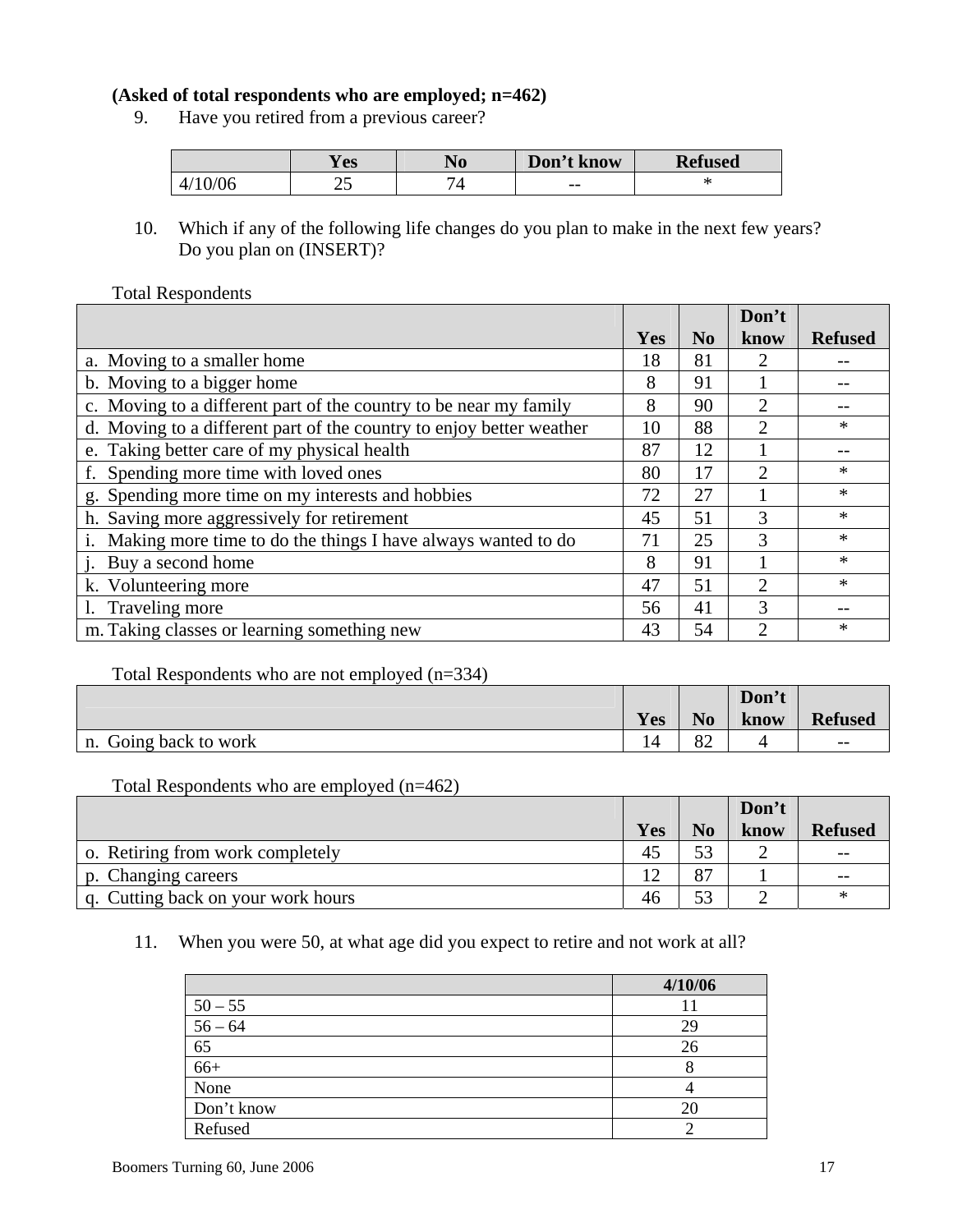#### **(Asked of total respondents who are employed; n=462)**

12. Now that you're 60, at what age do you expect to retire and not work at all?

|            | 4/10/06 |
|------------|---------|
| $59 - 64$  | 30      |
| 65         | 20      |
| $66 - 69$  | 12      |
| $70+$      | 14      |
| Don't know | 22      |
| Refused    |         |

#### **(Asked of total respondents who are retired; n=186)**

12a. At what age did you actually retire?

|            | 4/10/06 |
|------------|---------|
| $50 - 54$  | 26      |
| 55         | 1 G     |
| $56 - 59$  | 38      |
| 60         |         |
| Don't know |         |
| Refused    |         |

#### **(Asked of total respondents who are employed; n=462)**

13. Which statement better represents your attitudes toward work and retirement?

|         | I plan to work<br>until I drop | I plan to quit working<br>as soon as I can | Don't<br>know | <b>Refused</b> |
|---------|--------------------------------|--------------------------------------------|---------------|----------------|
| 4/10/06 |                                |                                            |               |                |

14. How long do you expect to live (to what age)?

|            | 4/10/06 |
|------------|---------|
| $60 - 69$  |         |
| $70 - 79$  | 17      |
| 80         | 16      |
| $81 - 89$  | 17      |
| $90 - 99$  | 13      |
| $100 +$    | q       |
| Don't know | 22      |
| Refused    | ာ       |

#### 15. How long do you want to live (to what age)?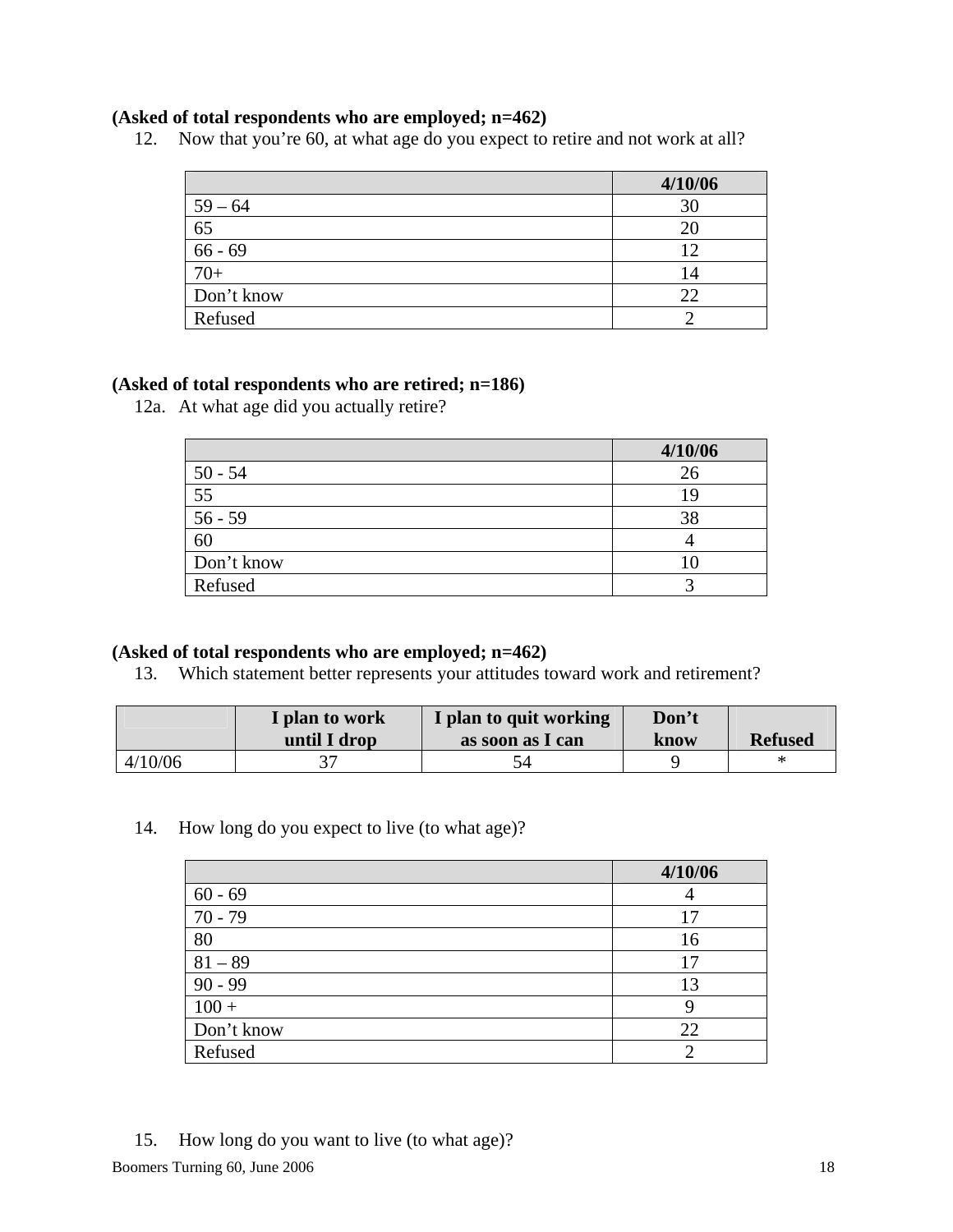|            | 4/10/06 |
|------------|---------|
| $60 - 69$  |         |
| $70 - 79$  |         |
| 80         | 14      |
| $81 - 89$  | 13      |
| $90 - 99$  | 16      |
| $100 +$    | 21      |
| Don't know | 22      |
| Refused    | р       |

16. What would be the best possible gift someone could give you for your  $60<sup>th</sup>$  birthday?

|                                                                   | 4/10/06        |
|-------------------------------------------------------------------|----------------|
| Lifestyle related (Net)                                           | 23             |
| Money/pay my debts/financial security/winning lottery ticket      | 17             |
| Job/career/business satisfaction                                  | 1              |
| Affordable/accessible healthcare/health insurance                 | $\mathbf{1}$   |
| Retirement                                                        | 1              |
| Have a new/better home                                            | $\overline{2}$ |
| More leisure time/a day off/time off/more vacation time           | 1              |
| Other lifestyle-related mentions                                  | 1              |
| Personal well-being (Net)                                         | 16             |
| Good/better health/to be able-able-bodied                         | 11             |
| Happiness                                                         | 1              |
| Peace/tranquility/stress relief                                   | $\overline{2}$ |
| More hours in the day/to accomplish                               | $\ast$         |
| To be alive/to continue living                                    | 1              |
| Other personal well-being mentions                                | 1              |
| Material items (Net)                                              | 8              |
| Gift certificates/gift cards to retail stores                     | $\ast$         |
| New car/truck                                                     | $\overline{4}$ |
| Jewelry/watch                                                     | $\ast$         |
| Hobby-related gifts                                               | 1              |
| Other material items mentions                                     | 3              |
| Leisure activities-related (Net)                                  | 9              |
| A trip                                                            | 6              |
| Leisure motor activities-related                                  |                |
| Personal activity-related                                         | 1              |
| Golf                                                              | $\ast$         |
| Other leisure activities-related mentions                         | 1              |
| Family/relationship-related (Net)                                 | 19             |
| Spend time/more time with family/ spouse/ children/ grandchildren | 10             |
| A grand child/more grandchildren                                  | 1              |
| Friendship/spend time with friends                                | 3              |
| A partner/spouse/get married                                      | 3              |
| Affection/love/smiles/a hug/hugs and kisses                       | $\overline{3}$ |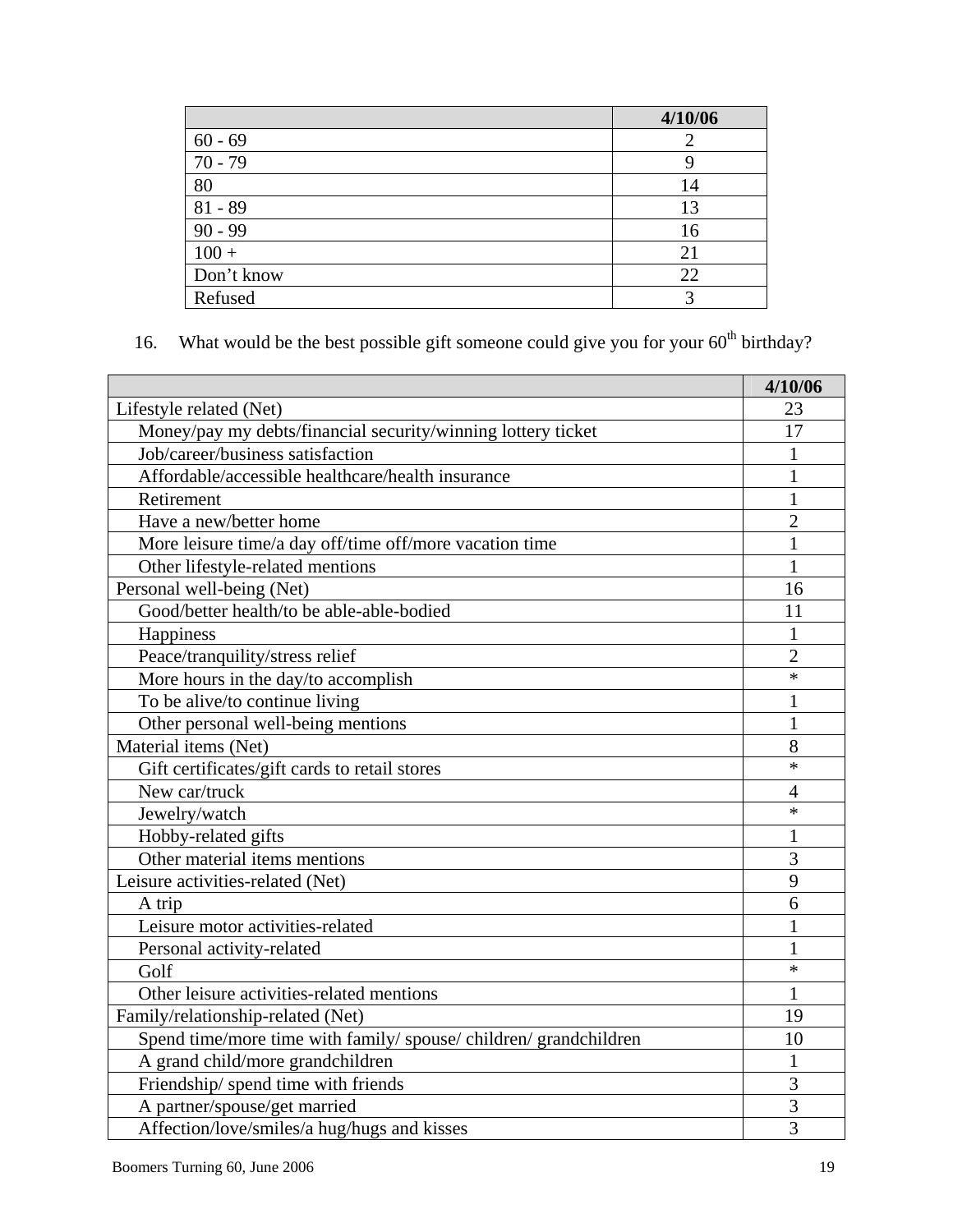| Spend time with ms/have company                                    |               |
|--------------------------------------------------------------------|---------------|
| Other family                                                       | $\ast$        |
| Well-being of family/friends (Net)                                 | 5             |
| Good/better health for my family/spouse/children/friends           | 3             |
| For family/spouse/children/friends to be happy/ successful in life | 3             |
| Other well-being of family/friends                                 | $\ast$        |
| Celebrate my birthday/general birthday items                       | ◠             |
| World peace/peace on Earth                                         |               |
| Already had $\overline{60^{th}}$ birthday                          | $\ast$        |
| Other                                                              | $\mathcal{D}$ |
| Nothing                                                            | 8             |
| Don't know                                                         | 12            |
| Refused                                                            |               |

### **DEMOGRAPHICS**

READ: And finally we have just a few questions to help classify your answers…

 17. How would you describe your current health? Is it excellent, very good, good, fair or poor?

|         | Excellent/VG/Good |                  |                  | <b>FAIR/POOR</b> |                   |      | Don't |      |                |
|---------|-------------------|------------------|------------------|------------------|-------------------|------|-------|------|----------------|
|         | <b>NET</b>        | <b>Excellent</b> | <b>Very Good</b> | Good             | <b>NET</b>        | Fair | Poor  | know | <b>Refused</b> |
| 4/10/06 | 69                | 14               | ت                | эc               | $\gamma$ C<br>ر ب | า∩   |       |      |                |

18. What is the highest level of education that you completed?

|                                                   | 4/10/06     |
|---------------------------------------------------|-------------|
| HS or Less (net)                                  | 46          |
| 0 through $12^{th}$ grade (no diploma)            | 14          |
| High school graduate (or equivalent)              | 32          |
| Some college (net)                                | 26          |
| Post high school vocational or technical training | 5           |
| Some college (no degree)                          | 21          |
| $Collect(+ (net))$                                | 26          |
| College graduate (2 year degree)                  | 5           |
| College graduate (4 year degree)                  | $\mathbf Q$ |
| Post-graduate study                               | 6           |
| Graduate or professional degree(s)                | ┑           |
| Don't know                                        | $\ast$      |
| Refused                                           |             |

#### 19. What is your current marital status? Are you…?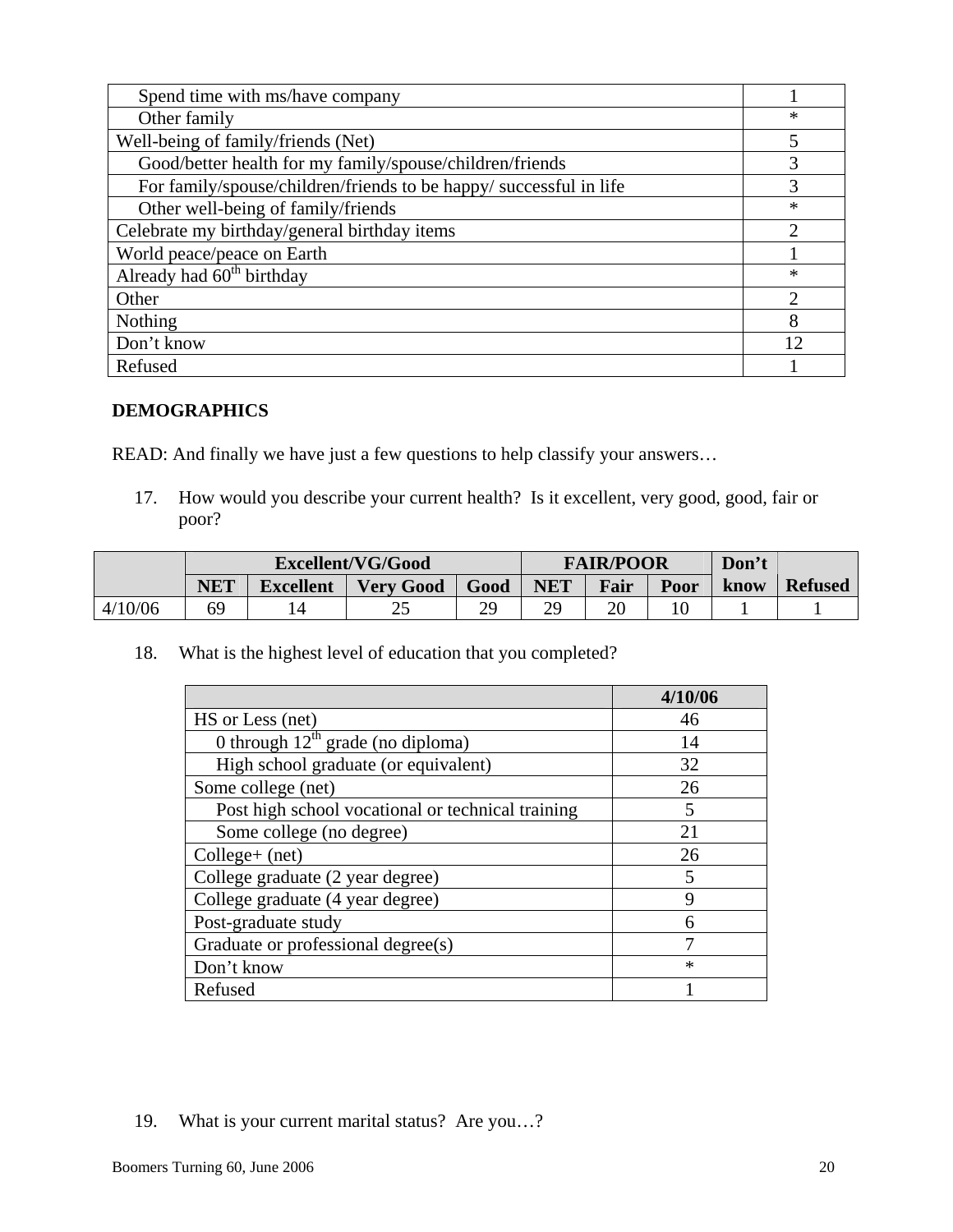|                                 | 4/10/06 |
|---------------------------------|---------|
| Now married/living with partner | 56      |
| Widowed                         | 13      |
| Divorced                        | 18      |
| Separated                       |         |
| Never married                   |         |
| Refused                         |         |

20. Are you (or your spouse or partner) currently a member of AARP?

|    | <b>Y</b> es | AO <sup>-</sup> | Don't know | <b>Refused</b> |
|----|-------------|-----------------|------------|----------------|
| 06 | 4U          | ◡               |            |                |

21. Are you Hispanic, of Spanish descent, or Latino?

|          | <b>Y</b> es | NГ<br>AV | Don't know | <b>Refused</b> |
|----------|-------------|----------|------------|----------------|
| 4/<br>U6 |             | Qſ<br>◡  |            |                |

22. What best describes your race? Would you say you are…?

|                                  | 4/10/06 |
|----------------------------------|---------|
| White or Caucasian               | 77      |
| <b>Black or African American</b> | 12      |
| Asian American                   |         |
| Native American                  |         |
| Mixed                            |         |
| Other                            |         |
| Don't know                       |         |
| Refused                          |         |

#### **Race Summary Table**

|                                          | 4/10/06       |
|------------------------------------------|---------------|
| White or Caucasian (non-Hispanic)        | 73            |
| Black or African American (non-Hispanic) | 11            |
| Asian American (non-Hispanic)            |               |
| Native American Non-Hispanic             | $\mathcal{D}$ |
| Hispanic (NET)                           | 9             |
| White Hispanic                           | 3             |
| <b>Black Hispanic</b>                    |               |
| Hispanic unspecified                     | 5             |
| Mixed                                    |               |
| Some other race                          | っ             |
| Don't know                               | $\ast$        |
| Refused                                  |               |

 23. Households are sometimes grouped according to income. Please indicate which group best estimates your annual household income before taxes.